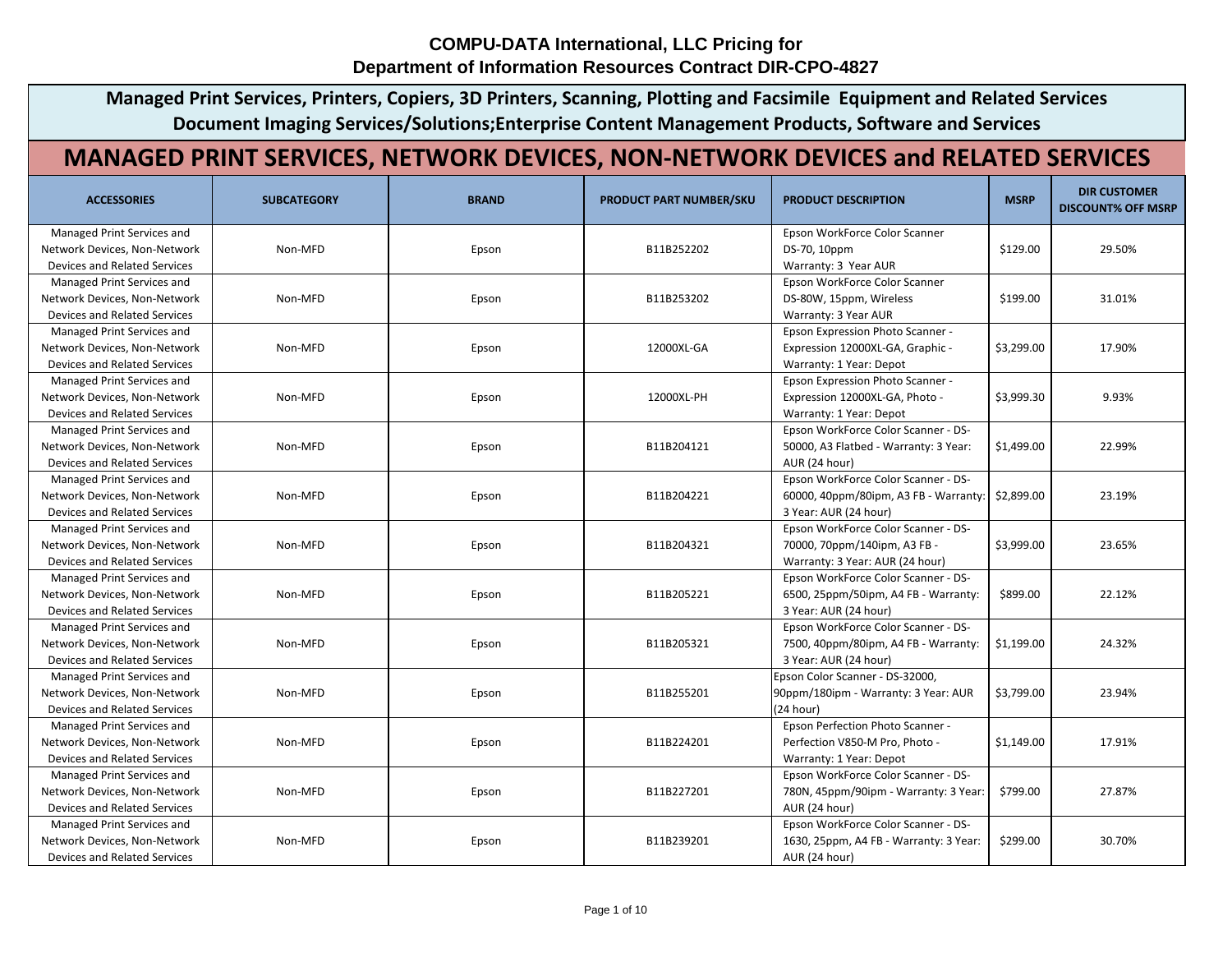| Document Imaging Services/Solutions;Enterprise Content Management Products, Software and Services<br>Managed Print Services and<br>Epson WorkForce Color Scanner - DS-<br>\$299.00<br>29.30%<br>Non-MFD<br>B11B243201<br>320, 25ppm/50ipm - Warranty: 3 Year:<br>Network Devices, Non-Network<br>Epson<br>Devices and Related Services<br>AUR (24 hour)<br>Epson WorkForce Color Scanner - DS-<br>Managed Print Services and<br>Network Devices, Non-Network<br>Non-MFD<br>\$379.00<br>27.86%<br>Epson<br>B11B249201<br>410, 26ppm/52ipm - Warranty: 3 Year:<br><b>Devices and Related Services</b><br>AUR (24 hour)<br>Epson WorkForce Color Scanner - DS-<br>Managed Print Services and<br>870, 65ppm/130ipm - Warranty: 3 Year:<br>33.22%<br>Network Devices, Non-Network<br>Non-MFD<br>B11B250201<br>\$999.00<br>Epson<br>AUR (24 hour)<br>Devices and Related Services<br>Epson WorkForce Color Scanner - DS-<br>Managed Print Services and<br>\$1,499.00<br>28.08%<br>Network Devices, Non-Network<br>Non-MFD<br>B11B251201<br>970, 85ppm/170ipm - Warranty: 3 Year:  <br>Epson<br>Devices and Related Services<br>AUR (24 hour)<br>Managed Print Services and<br>Epson Color Scanner-DS-30000,<br>Network Devices, Non-Network<br>\$2,699.00<br>23.57%<br>Non-MFD<br>Epson<br>B11B256201<br>70ppm/140ipm-Warranty: 3 Year AUR<br><b>Devices and Related Services</b><br>(24 hour)<br>Epson WorkForce Color Scanner - DS-<br>Managed Print Services and<br>Non-MFD<br>730N, 40ppm/80ipm - Warranty: 3 Year:<br>27.68%<br>Network Devices, Non-Network<br>Epson<br>B11B259201<br>\$549.00<br>AUR (24 hour)<br>Devices and Related Services<br>Epson WorkForce Color Scanner - DS-<br>Managed Print Services and<br>Non-MFD<br>\$399.00<br>26.47%<br>Network Devices, Non-Network<br>B11B261202<br>530II, 35ppm/70ipm - Warranty: 3 Year:<br>Epson<br>Devices and Related Services<br>AUR (24 hour)<br>Epson WorkForce Color Scanner - DS-<br>Managed Print Services and<br>770 II, 45ppm/90ipm - Warranty: 3 Year:<br>\$649.00<br>30.06%<br>Network Devices, Non-Network<br>Non-MFD<br>Epson<br>B11B262201<br><b>Devices and Related Services</b><br>AUR (24 hour)<br>Epson WorkForce Color Scanner - DS-<br>Managed Print Services and<br>Network Devices, Non-Network<br>Non-MFD<br>B11B263202<br>575W II, 35ppm/70ipm Wireless -<br>\$449.00<br>26.35%<br>Epson<br>Devices and Related Services<br>Warranty: 3 Year: AUR (24 hour)<br>Managed Print Services and<br>Epson WorkForce Pro Printer-WF-<br>4.96%<br>Network Devices, Non-Network<br>Non-MFD<br>C11CG02201<br>\$349.00<br>Epson<br>C5790, 4-in-1, Network MFP- Warranty:<br><b>Devices and Related Services</b><br>1 Year Depot<br>Epson WorkForce Pro WidePrinter- WF-<br>Managed Print Services and<br>4.96%<br>Non-MFD<br>C11CG70201<br>\$1,599.00<br>Network Devices, Non-Network<br>Epson<br>C8190 Netwrk Wide Printer- Warranty:<br><b>Devices and Related Services</b><br>2 Year Depot<br>Epson WorkForce Pro Printer-WF-<br>Managed Print Services and<br>Network Devices, Non-Network<br>Non-MFD<br>C11CG04201<br>\$299.00<br>4.96%<br>Epson<br>M5799 4-in-1 Network MFP- Warranty:<br>Devices and Related Services<br>1 Year Depot<br>Managed Print Services and<br>20 PPM 200 DPI and 15 PPM 300 DPI<br>Kodak<br>i940<br>21.84%<br>Network Devices, Non-Network<br>Non-MFD<br>\$395.00<br>USB 2.0 20PG ADF PN 1960988<br><b>Devices and Related Services</b><br>Rated Speed: Black-and-<br>white/grayscale/color: up to 50<br>Managed Print Services and<br>9.93%<br>Network Devices, Non-Network<br>Non-MFD<br>Kodak<br>S2050<br>ppm/100 ipm at 200 and 300 dpi<br>\$895.00<br><b>Devices and Related Services</b><br>Document Feeder: Up to 80 sheets<br>PN 1014968 |  |  | Managed Print Services, Printers, Copiers, 3D Printers, Scanning, Plotting and Facsimile Equipment and Related Services |  |
|-----------------------------------------------------------------------------------------------------------------------------------------------------------------------------------------------------------------------------------------------------------------------------------------------------------------------------------------------------------------------------------------------------------------------------------------------------------------------------------------------------------------------------------------------------------------------------------------------------------------------------------------------------------------------------------------------------------------------------------------------------------------------------------------------------------------------------------------------------------------------------------------------------------------------------------------------------------------------------------------------------------------------------------------------------------------------------------------------------------------------------------------------------------------------------------------------------------------------------------------------------------------------------------------------------------------------------------------------------------------------------------------------------------------------------------------------------------------------------------------------------------------------------------------------------------------------------------------------------------------------------------------------------------------------------------------------------------------------------------------------------------------------------------------------------------------------------------------------------------------------------------------------------------------------------------------------------------------------------------------------------------------------------------------------------------------------------------------------------------------------------------------------------------------------------------------------------------------------------------------------------------------------------------------------------------------------------------------------------------------------------------------------------------------------------------------------------------------------------------------------------------------------------------------------------------------------------------------------------------------------------------------------------------------------------------------------------------------------------------------------------------------------------------------------------------------------------------------------------------------------------------------------------------------------------------------------------------------------------------------------------------------------------------------------------------------------------------------------------------------------------------------------------------------------------------------------------------------------------------------------------------------------------------------------------------------------------------------------------------------------------------------------------------------------------------------------------------------------------------------------------------------------------------------------------------------------------------------------------------------------------------------------------------------------------------------------------------------------------------------------------|--|--|-------------------------------------------------------------------------------------------------------------------------|--|
|                                                                                                                                                                                                                                                                                                                                                                                                                                                                                                                                                                                                                                                                                                                                                                                                                                                                                                                                                                                                                                                                                                                                                                                                                                                                                                                                                                                                                                                                                                                                                                                                                                                                                                                                                                                                                                                                                                                                                                                                                                                                                                                                                                                                                                                                                                                                                                                                                                                                                                                                                                                                                                                                                                                                                                                                                                                                                                                                                                                                                                                                                                                                                                                                                                                                                                                                                                                                                                                                                                                                                                                                                                                                                                                                                     |  |  |                                                                                                                         |  |
|                                                                                                                                                                                                                                                                                                                                                                                                                                                                                                                                                                                                                                                                                                                                                                                                                                                                                                                                                                                                                                                                                                                                                                                                                                                                                                                                                                                                                                                                                                                                                                                                                                                                                                                                                                                                                                                                                                                                                                                                                                                                                                                                                                                                                                                                                                                                                                                                                                                                                                                                                                                                                                                                                                                                                                                                                                                                                                                                                                                                                                                                                                                                                                                                                                                                                                                                                                                                                                                                                                                                                                                                                                                                                                                                                     |  |  |                                                                                                                         |  |
|                                                                                                                                                                                                                                                                                                                                                                                                                                                                                                                                                                                                                                                                                                                                                                                                                                                                                                                                                                                                                                                                                                                                                                                                                                                                                                                                                                                                                                                                                                                                                                                                                                                                                                                                                                                                                                                                                                                                                                                                                                                                                                                                                                                                                                                                                                                                                                                                                                                                                                                                                                                                                                                                                                                                                                                                                                                                                                                                                                                                                                                                                                                                                                                                                                                                                                                                                                                                                                                                                                                                                                                                                                                                                                                                                     |  |  |                                                                                                                         |  |
|                                                                                                                                                                                                                                                                                                                                                                                                                                                                                                                                                                                                                                                                                                                                                                                                                                                                                                                                                                                                                                                                                                                                                                                                                                                                                                                                                                                                                                                                                                                                                                                                                                                                                                                                                                                                                                                                                                                                                                                                                                                                                                                                                                                                                                                                                                                                                                                                                                                                                                                                                                                                                                                                                                                                                                                                                                                                                                                                                                                                                                                                                                                                                                                                                                                                                                                                                                                                                                                                                                                                                                                                                                                                                                                                                     |  |  |                                                                                                                         |  |
|                                                                                                                                                                                                                                                                                                                                                                                                                                                                                                                                                                                                                                                                                                                                                                                                                                                                                                                                                                                                                                                                                                                                                                                                                                                                                                                                                                                                                                                                                                                                                                                                                                                                                                                                                                                                                                                                                                                                                                                                                                                                                                                                                                                                                                                                                                                                                                                                                                                                                                                                                                                                                                                                                                                                                                                                                                                                                                                                                                                                                                                                                                                                                                                                                                                                                                                                                                                                                                                                                                                                                                                                                                                                                                                                                     |  |  |                                                                                                                         |  |
|                                                                                                                                                                                                                                                                                                                                                                                                                                                                                                                                                                                                                                                                                                                                                                                                                                                                                                                                                                                                                                                                                                                                                                                                                                                                                                                                                                                                                                                                                                                                                                                                                                                                                                                                                                                                                                                                                                                                                                                                                                                                                                                                                                                                                                                                                                                                                                                                                                                                                                                                                                                                                                                                                                                                                                                                                                                                                                                                                                                                                                                                                                                                                                                                                                                                                                                                                                                                                                                                                                                                                                                                                                                                                                                                                     |  |  |                                                                                                                         |  |
|                                                                                                                                                                                                                                                                                                                                                                                                                                                                                                                                                                                                                                                                                                                                                                                                                                                                                                                                                                                                                                                                                                                                                                                                                                                                                                                                                                                                                                                                                                                                                                                                                                                                                                                                                                                                                                                                                                                                                                                                                                                                                                                                                                                                                                                                                                                                                                                                                                                                                                                                                                                                                                                                                                                                                                                                                                                                                                                                                                                                                                                                                                                                                                                                                                                                                                                                                                                                                                                                                                                                                                                                                                                                                                                                                     |  |  |                                                                                                                         |  |
|                                                                                                                                                                                                                                                                                                                                                                                                                                                                                                                                                                                                                                                                                                                                                                                                                                                                                                                                                                                                                                                                                                                                                                                                                                                                                                                                                                                                                                                                                                                                                                                                                                                                                                                                                                                                                                                                                                                                                                                                                                                                                                                                                                                                                                                                                                                                                                                                                                                                                                                                                                                                                                                                                                                                                                                                                                                                                                                                                                                                                                                                                                                                                                                                                                                                                                                                                                                                                                                                                                                                                                                                                                                                                                                                                     |  |  |                                                                                                                         |  |
|                                                                                                                                                                                                                                                                                                                                                                                                                                                                                                                                                                                                                                                                                                                                                                                                                                                                                                                                                                                                                                                                                                                                                                                                                                                                                                                                                                                                                                                                                                                                                                                                                                                                                                                                                                                                                                                                                                                                                                                                                                                                                                                                                                                                                                                                                                                                                                                                                                                                                                                                                                                                                                                                                                                                                                                                                                                                                                                                                                                                                                                                                                                                                                                                                                                                                                                                                                                                                                                                                                                                                                                                                                                                                                                                                     |  |  |                                                                                                                         |  |
|                                                                                                                                                                                                                                                                                                                                                                                                                                                                                                                                                                                                                                                                                                                                                                                                                                                                                                                                                                                                                                                                                                                                                                                                                                                                                                                                                                                                                                                                                                                                                                                                                                                                                                                                                                                                                                                                                                                                                                                                                                                                                                                                                                                                                                                                                                                                                                                                                                                                                                                                                                                                                                                                                                                                                                                                                                                                                                                                                                                                                                                                                                                                                                                                                                                                                                                                                                                                                                                                                                                                                                                                                                                                                                                                                     |  |  |                                                                                                                         |  |
|                                                                                                                                                                                                                                                                                                                                                                                                                                                                                                                                                                                                                                                                                                                                                                                                                                                                                                                                                                                                                                                                                                                                                                                                                                                                                                                                                                                                                                                                                                                                                                                                                                                                                                                                                                                                                                                                                                                                                                                                                                                                                                                                                                                                                                                                                                                                                                                                                                                                                                                                                                                                                                                                                                                                                                                                                                                                                                                                                                                                                                                                                                                                                                                                                                                                                                                                                                                                                                                                                                                                                                                                                                                                                                                                                     |  |  |                                                                                                                         |  |
|                                                                                                                                                                                                                                                                                                                                                                                                                                                                                                                                                                                                                                                                                                                                                                                                                                                                                                                                                                                                                                                                                                                                                                                                                                                                                                                                                                                                                                                                                                                                                                                                                                                                                                                                                                                                                                                                                                                                                                                                                                                                                                                                                                                                                                                                                                                                                                                                                                                                                                                                                                                                                                                                                                                                                                                                                                                                                                                                                                                                                                                                                                                                                                                                                                                                                                                                                                                                                                                                                                                                                                                                                                                                                                                                                     |  |  |                                                                                                                         |  |
|                                                                                                                                                                                                                                                                                                                                                                                                                                                                                                                                                                                                                                                                                                                                                                                                                                                                                                                                                                                                                                                                                                                                                                                                                                                                                                                                                                                                                                                                                                                                                                                                                                                                                                                                                                                                                                                                                                                                                                                                                                                                                                                                                                                                                                                                                                                                                                                                                                                                                                                                                                                                                                                                                                                                                                                                                                                                                                                                                                                                                                                                                                                                                                                                                                                                                                                                                                                                                                                                                                                                                                                                                                                                                                                                                     |  |  |                                                                                                                         |  |
|                                                                                                                                                                                                                                                                                                                                                                                                                                                                                                                                                                                                                                                                                                                                                                                                                                                                                                                                                                                                                                                                                                                                                                                                                                                                                                                                                                                                                                                                                                                                                                                                                                                                                                                                                                                                                                                                                                                                                                                                                                                                                                                                                                                                                                                                                                                                                                                                                                                                                                                                                                                                                                                                                                                                                                                                                                                                                                                                                                                                                                                                                                                                                                                                                                                                                                                                                                                                                                                                                                                                                                                                                                                                                                                                                     |  |  |                                                                                                                         |  |
|                                                                                                                                                                                                                                                                                                                                                                                                                                                                                                                                                                                                                                                                                                                                                                                                                                                                                                                                                                                                                                                                                                                                                                                                                                                                                                                                                                                                                                                                                                                                                                                                                                                                                                                                                                                                                                                                                                                                                                                                                                                                                                                                                                                                                                                                                                                                                                                                                                                                                                                                                                                                                                                                                                                                                                                                                                                                                                                                                                                                                                                                                                                                                                                                                                                                                                                                                                                                                                                                                                                                                                                                                                                                                                                                                     |  |  |                                                                                                                         |  |
|                                                                                                                                                                                                                                                                                                                                                                                                                                                                                                                                                                                                                                                                                                                                                                                                                                                                                                                                                                                                                                                                                                                                                                                                                                                                                                                                                                                                                                                                                                                                                                                                                                                                                                                                                                                                                                                                                                                                                                                                                                                                                                                                                                                                                                                                                                                                                                                                                                                                                                                                                                                                                                                                                                                                                                                                                                                                                                                                                                                                                                                                                                                                                                                                                                                                                                                                                                                                                                                                                                                                                                                                                                                                                                                                                     |  |  |                                                                                                                         |  |
|                                                                                                                                                                                                                                                                                                                                                                                                                                                                                                                                                                                                                                                                                                                                                                                                                                                                                                                                                                                                                                                                                                                                                                                                                                                                                                                                                                                                                                                                                                                                                                                                                                                                                                                                                                                                                                                                                                                                                                                                                                                                                                                                                                                                                                                                                                                                                                                                                                                                                                                                                                                                                                                                                                                                                                                                                                                                                                                                                                                                                                                                                                                                                                                                                                                                                                                                                                                                                                                                                                                                                                                                                                                                                                                                                     |  |  |                                                                                                                         |  |
|                                                                                                                                                                                                                                                                                                                                                                                                                                                                                                                                                                                                                                                                                                                                                                                                                                                                                                                                                                                                                                                                                                                                                                                                                                                                                                                                                                                                                                                                                                                                                                                                                                                                                                                                                                                                                                                                                                                                                                                                                                                                                                                                                                                                                                                                                                                                                                                                                                                                                                                                                                                                                                                                                                                                                                                                                                                                                                                                                                                                                                                                                                                                                                                                                                                                                                                                                                                                                                                                                                                                                                                                                                                                                                                                                     |  |  |                                                                                                                         |  |
|                                                                                                                                                                                                                                                                                                                                                                                                                                                                                                                                                                                                                                                                                                                                                                                                                                                                                                                                                                                                                                                                                                                                                                                                                                                                                                                                                                                                                                                                                                                                                                                                                                                                                                                                                                                                                                                                                                                                                                                                                                                                                                                                                                                                                                                                                                                                                                                                                                                                                                                                                                                                                                                                                                                                                                                                                                                                                                                                                                                                                                                                                                                                                                                                                                                                                                                                                                                                                                                                                                                                                                                                                                                                                                                                                     |  |  |                                                                                                                         |  |
|                                                                                                                                                                                                                                                                                                                                                                                                                                                                                                                                                                                                                                                                                                                                                                                                                                                                                                                                                                                                                                                                                                                                                                                                                                                                                                                                                                                                                                                                                                                                                                                                                                                                                                                                                                                                                                                                                                                                                                                                                                                                                                                                                                                                                                                                                                                                                                                                                                                                                                                                                                                                                                                                                                                                                                                                                                                                                                                                                                                                                                                                                                                                                                                                                                                                                                                                                                                                                                                                                                                                                                                                                                                                                                                                                     |  |  |                                                                                                                         |  |
|                                                                                                                                                                                                                                                                                                                                                                                                                                                                                                                                                                                                                                                                                                                                                                                                                                                                                                                                                                                                                                                                                                                                                                                                                                                                                                                                                                                                                                                                                                                                                                                                                                                                                                                                                                                                                                                                                                                                                                                                                                                                                                                                                                                                                                                                                                                                                                                                                                                                                                                                                                                                                                                                                                                                                                                                                                                                                                                                                                                                                                                                                                                                                                                                                                                                                                                                                                                                                                                                                                                                                                                                                                                                                                                                                     |  |  |                                                                                                                         |  |
|                                                                                                                                                                                                                                                                                                                                                                                                                                                                                                                                                                                                                                                                                                                                                                                                                                                                                                                                                                                                                                                                                                                                                                                                                                                                                                                                                                                                                                                                                                                                                                                                                                                                                                                                                                                                                                                                                                                                                                                                                                                                                                                                                                                                                                                                                                                                                                                                                                                                                                                                                                                                                                                                                                                                                                                                                                                                                                                                                                                                                                                                                                                                                                                                                                                                                                                                                                                                                                                                                                                                                                                                                                                                                                                                                     |  |  |                                                                                                                         |  |
|                                                                                                                                                                                                                                                                                                                                                                                                                                                                                                                                                                                                                                                                                                                                                                                                                                                                                                                                                                                                                                                                                                                                                                                                                                                                                                                                                                                                                                                                                                                                                                                                                                                                                                                                                                                                                                                                                                                                                                                                                                                                                                                                                                                                                                                                                                                                                                                                                                                                                                                                                                                                                                                                                                                                                                                                                                                                                                                                                                                                                                                                                                                                                                                                                                                                                                                                                                                                                                                                                                                                                                                                                                                                                                                                                     |  |  |                                                                                                                         |  |
|                                                                                                                                                                                                                                                                                                                                                                                                                                                                                                                                                                                                                                                                                                                                                                                                                                                                                                                                                                                                                                                                                                                                                                                                                                                                                                                                                                                                                                                                                                                                                                                                                                                                                                                                                                                                                                                                                                                                                                                                                                                                                                                                                                                                                                                                                                                                                                                                                                                                                                                                                                                                                                                                                                                                                                                                                                                                                                                                                                                                                                                                                                                                                                                                                                                                                                                                                                                                                                                                                                                                                                                                                                                                                                                                                     |  |  |                                                                                                                         |  |
|                                                                                                                                                                                                                                                                                                                                                                                                                                                                                                                                                                                                                                                                                                                                                                                                                                                                                                                                                                                                                                                                                                                                                                                                                                                                                                                                                                                                                                                                                                                                                                                                                                                                                                                                                                                                                                                                                                                                                                                                                                                                                                                                                                                                                                                                                                                                                                                                                                                                                                                                                                                                                                                                                                                                                                                                                                                                                                                                                                                                                                                                                                                                                                                                                                                                                                                                                                                                                                                                                                                                                                                                                                                                                                                                                     |  |  |                                                                                                                         |  |
|                                                                                                                                                                                                                                                                                                                                                                                                                                                                                                                                                                                                                                                                                                                                                                                                                                                                                                                                                                                                                                                                                                                                                                                                                                                                                                                                                                                                                                                                                                                                                                                                                                                                                                                                                                                                                                                                                                                                                                                                                                                                                                                                                                                                                                                                                                                                                                                                                                                                                                                                                                                                                                                                                                                                                                                                                                                                                                                                                                                                                                                                                                                                                                                                                                                                                                                                                                                                                                                                                                                                                                                                                                                                                                                                                     |  |  |                                                                                                                         |  |
|                                                                                                                                                                                                                                                                                                                                                                                                                                                                                                                                                                                                                                                                                                                                                                                                                                                                                                                                                                                                                                                                                                                                                                                                                                                                                                                                                                                                                                                                                                                                                                                                                                                                                                                                                                                                                                                                                                                                                                                                                                                                                                                                                                                                                                                                                                                                                                                                                                                                                                                                                                                                                                                                                                                                                                                                                                                                                                                                                                                                                                                                                                                                                                                                                                                                                                                                                                                                                                                                                                                                                                                                                                                                                                                                                     |  |  |                                                                                                                         |  |
|                                                                                                                                                                                                                                                                                                                                                                                                                                                                                                                                                                                                                                                                                                                                                                                                                                                                                                                                                                                                                                                                                                                                                                                                                                                                                                                                                                                                                                                                                                                                                                                                                                                                                                                                                                                                                                                                                                                                                                                                                                                                                                                                                                                                                                                                                                                                                                                                                                                                                                                                                                                                                                                                                                                                                                                                                                                                                                                                                                                                                                                                                                                                                                                                                                                                                                                                                                                                                                                                                                                                                                                                                                                                                                                                                     |  |  |                                                                                                                         |  |
|                                                                                                                                                                                                                                                                                                                                                                                                                                                                                                                                                                                                                                                                                                                                                                                                                                                                                                                                                                                                                                                                                                                                                                                                                                                                                                                                                                                                                                                                                                                                                                                                                                                                                                                                                                                                                                                                                                                                                                                                                                                                                                                                                                                                                                                                                                                                                                                                                                                                                                                                                                                                                                                                                                                                                                                                                                                                                                                                                                                                                                                                                                                                                                                                                                                                                                                                                                                                                                                                                                                                                                                                                                                                                                                                                     |  |  |                                                                                                                         |  |
|                                                                                                                                                                                                                                                                                                                                                                                                                                                                                                                                                                                                                                                                                                                                                                                                                                                                                                                                                                                                                                                                                                                                                                                                                                                                                                                                                                                                                                                                                                                                                                                                                                                                                                                                                                                                                                                                                                                                                                                                                                                                                                                                                                                                                                                                                                                                                                                                                                                                                                                                                                                                                                                                                                                                                                                                                                                                                                                                                                                                                                                                                                                                                                                                                                                                                                                                                                                                                                                                                                                                                                                                                                                                                                                                                     |  |  |                                                                                                                         |  |
|                                                                                                                                                                                                                                                                                                                                                                                                                                                                                                                                                                                                                                                                                                                                                                                                                                                                                                                                                                                                                                                                                                                                                                                                                                                                                                                                                                                                                                                                                                                                                                                                                                                                                                                                                                                                                                                                                                                                                                                                                                                                                                                                                                                                                                                                                                                                                                                                                                                                                                                                                                                                                                                                                                                                                                                                                                                                                                                                                                                                                                                                                                                                                                                                                                                                                                                                                                                                                                                                                                                                                                                                                                                                                                                                                     |  |  |                                                                                                                         |  |
|                                                                                                                                                                                                                                                                                                                                                                                                                                                                                                                                                                                                                                                                                                                                                                                                                                                                                                                                                                                                                                                                                                                                                                                                                                                                                                                                                                                                                                                                                                                                                                                                                                                                                                                                                                                                                                                                                                                                                                                                                                                                                                                                                                                                                                                                                                                                                                                                                                                                                                                                                                                                                                                                                                                                                                                                                                                                                                                                                                                                                                                                                                                                                                                                                                                                                                                                                                                                                                                                                                                                                                                                                                                                                                                                                     |  |  |                                                                                                                         |  |
|                                                                                                                                                                                                                                                                                                                                                                                                                                                                                                                                                                                                                                                                                                                                                                                                                                                                                                                                                                                                                                                                                                                                                                                                                                                                                                                                                                                                                                                                                                                                                                                                                                                                                                                                                                                                                                                                                                                                                                                                                                                                                                                                                                                                                                                                                                                                                                                                                                                                                                                                                                                                                                                                                                                                                                                                                                                                                                                                                                                                                                                                                                                                                                                                                                                                                                                                                                                                                                                                                                                                                                                                                                                                                                                                                     |  |  |                                                                                                                         |  |
|                                                                                                                                                                                                                                                                                                                                                                                                                                                                                                                                                                                                                                                                                                                                                                                                                                                                                                                                                                                                                                                                                                                                                                                                                                                                                                                                                                                                                                                                                                                                                                                                                                                                                                                                                                                                                                                                                                                                                                                                                                                                                                                                                                                                                                                                                                                                                                                                                                                                                                                                                                                                                                                                                                                                                                                                                                                                                                                                                                                                                                                                                                                                                                                                                                                                                                                                                                                                                                                                                                                                                                                                                                                                                                                                                     |  |  |                                                                                                                         |  |
|                                                                                                                                                                                                                                                                                                                                                                                                                                                                                                                                                                                                                                                                                                                                                                                                                                                                                                                                                                                                                                                                                                                                                                                                                                                                                                                                                                                                                                                                                                                                                                                                                                                                                                                                                                                                                                                                                                                                                                                                                                                                                                                                                                                                                                                                                                                                                                                                                                                                                                                                                                                                                                                                                                                                                                                                                                                                                                                                                                                                                                                                                                                                                                                                                                                                                                                                                                                                                                                                                                                                                                                                                                                                                                                                                     |  |  |                                                                                                                         |  |
|                                                                                                                                                                                                                                                                                                                                                                                                                                                                                                                                                                                                                                                                                                                                                                                                                                                                                                                                                                                                                                                                                                                                                                                                                                                                                                                                                                                                                                                                                                                                                                                                                                                                                                                                                                                                                                                                                                                                                                                                                                                                                                                                                                                                                                                                                                                                                                                                                                                                                                                                                                                                                                                                                                                                                                                                                                                                                                                                                                                                                                                                                                                                                                                                                                                                                                                                                                                                                                                                                                                                                                                                                                                                                                                                                     |  |  |                                                                                                                         |  |
|                                                                                                                                                                                                                                                                                                                                                                                                                                                                                                                                                                                                                                                                                                                                                                                                                                                                                                                                                                                                                                                                                                                                                                                                                                                                                                                                                                                                                                                                                                                                                                                                                                                                                                                                                                                                                                                                                                                                                                                                                                                                                                                                                                                                                                                                                                                                                                                                                                                                                                                                                                                                                                                                                                                                                                                                                                                                                                                                                                                                                                                                                                                                                                                                                                                                                                                                                                                                                                                                                                                                                                                                                                                                                                                                                     |  |  |                                                                                                                         |  |
|                                                                                                                                                                                                                                                                                                                                                                                                                                                                                                                                                                                                                                                                                                                                                                                                                                                                                                                                                                                                                                                                                                                                                                                                                                                                                                                                                                                                                                                                                                                                                                                                                                                                                                                                                                                                                                                                                                                                                                                                                                                                                                                                                                                                                                                                                                                                                                                                                                                                                                                                                                                                                                                                                                                                                                                                                                                                                                                                                                                                                                                                                                                                                                                                                                                                                                                                                                                                                                                                                                                                                                                                                                                                                                                                                     |  |  |                                                                                                                         |  |
|                                                                                                                                                                                                                                                                                                                                                                                                                                                                                                                                                                                                                                                                                                                                                                                                                                                                                                                                                                                                                                                                                                                                                                                                                                                                                                                                                                                                                                                                                                                                                                                                                                                                                                                                                                                                                                                                                                                                                                                                                                                                                                                                                                                                                                                                                                                                                                                                                                                                                                                                                                                                                                                                                                                                                                                                                                                                                                                                                                                                                                                                                                                                                                                                                                                                                                                                                                                                                                                                                                                                                                                                                                                                                                                                                     |  |  |                                                                                                                         |  |
|                                                                                                                                                                                                                                                                                                                                                                                                                                                                                                                                                                                                                                                                                                                                                                                                                                                                                                                                                                                                                                                                                                                                                                                                                                                                                                                                                                                                                                                                                                                                                                                                                                                                                                                                                                                                                                                                                                                                                                                                                                                                                                                                                                                                                                                                                                                                                                                                                                                                                                                                                                                                                                                                                                                                                                                                                                                                                                                                                                                                                                                                                                                                                                                                                                                                                                                                                                                                                                                                                                                                                                                                                                                                                                                                                     |  |  |                                                                                                                         |  |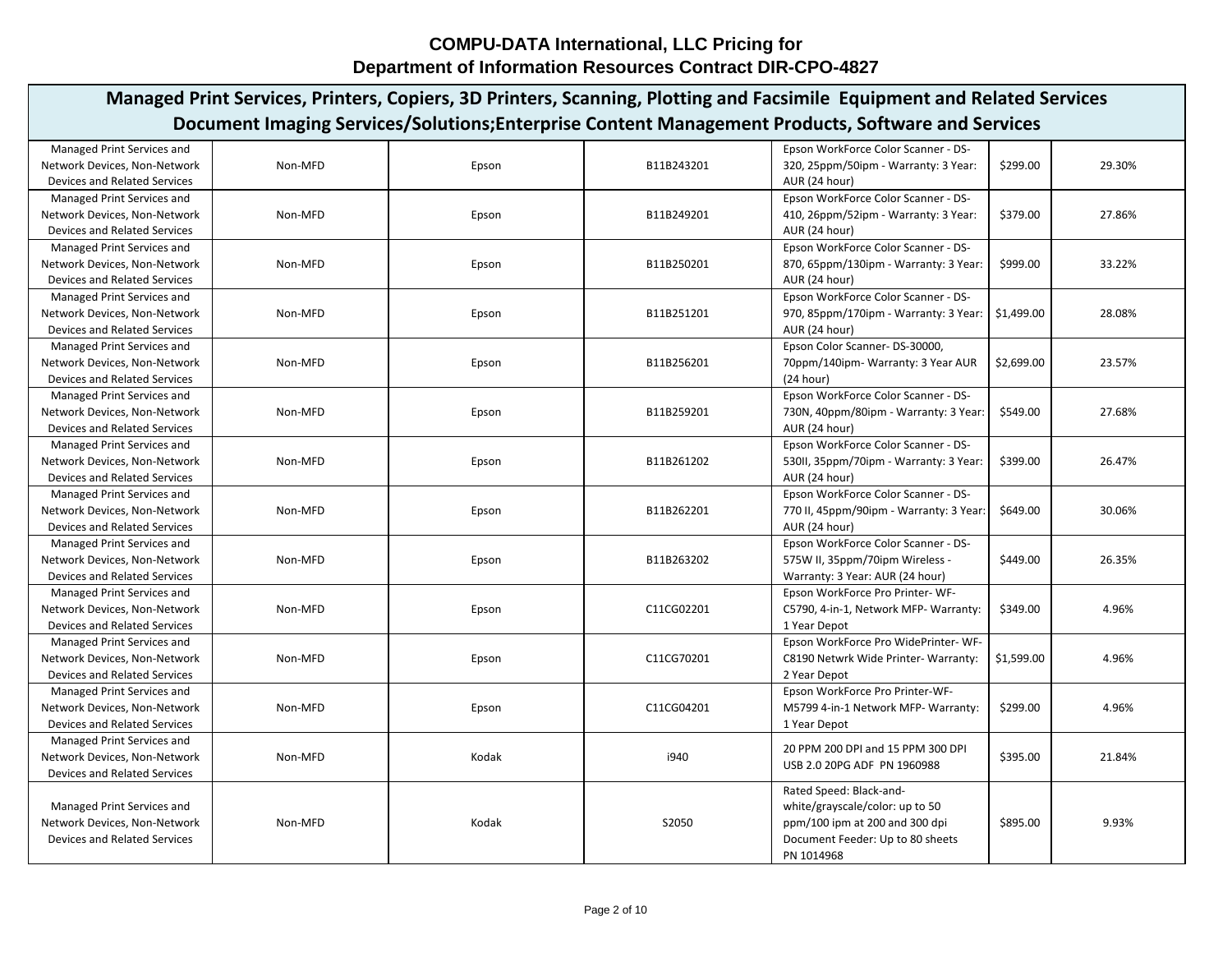| Managed Print Services, Printers, Copiers, 3D Printers, Scanning, Plotting and Facsimile Equipment and Related Services<br>Document Imaging Services/Solutions; Enterprise Content Management Products, Software and Services |         |       |             |                                                                                                                                                                                                                       |            |       |  |  |  |
|-------------------------------------------------------------------------------------------------------------------------------------------------------------------------------------------------------------------------------|---------|-------|-------------|-----------------------------------------------------------------------------------------------------------------------------------------------------------------------------------------------------------------------|------------|-------|--|--|--|
| Managed Print Services and<br>Network Devices, Non-Network<br>Devices and Related Services                                                                                                                                    | Non-MFD | Kodak | S2060w      | Rated Speed: Black-and-<br>white/grayscale/color: up to 60<br>ppm/120 ipm at 200 and 300 dpi<br>Document Feeder: Up to 80 sheets<br>PN 1015114                                                                        | \$1,295.00 | 9.93% |  |  |  |
| Managed Print Services and<br>Network Devices, Non-Network<br>Devices and Related Services                                                                                                                                    | Non-MFD | Kodak | S2070       | Rated Speed: Black-and-<br>white/grayscale/color: up to 70<br>ppm/140 ipm at 200 and 300 dpi<br>Document Feeder: Up to 80 sheets<br>PN 1015049                                                                        | \$1,195.00 | 9.93% |  |  |  |
| Managed Print Services and<br>Network Devices, Non-Network<br>Devices and Related Services                                                                                                                                    | Non-MFD | Kodak | S2080w      | Rated Speed: Black-and-<br>white/grayscale/color: up to 80<br>ppm/160 ipm at 200 and 300 dpi<br>Document Feeder: Up to 80 sheets<br>PN 1015189                                                                        | \$1,795.00 | 9.93% |  |  |  |
| Managed Print Services and<br>Network Devices, Non-Network<br><b>Devices and Related Services</b>                                                                                                                             | Non-MFD | Kodak | S2085f      | S2085f Kodak Color Scanner,<br>85ppm/170ipm, FB. 300 page ADF, A4<br>Flatbed. PN 8001703                                                                                                                              | \$2,995.00 | 9.93% |  |  |  |
| Managed Print Services and<br>Network Devices, Non-Network<br>Devices and Related Services                                                                                                                                    | Non-MFD | Kodak | S3060       | SA3060 Kodak Color Scanner,<br>60ppm/120ipm, 300 page ADF. USB 3.0<br>USB. PN 8001711                                                                                                                                 | \$3,995.00 | 9.93% |  |  |  |
| Managed Print Services and<br>Network Devices, Non-Network<br>Devices and Related Services                                                                                                                                    | Non-MFD | Kodak | S3100       | S3100 Kodak Color Scanner,<br>100ppm/200ipm, 300 page ADF. PN<br>8001802                                                                                                                                              | \$5,495.00 | 9.93% |  |  |  |
| Managed Print Services and<br>Network Devices, Non-Network<br><b>Devices and Related Services</b>                                                                                                                             | Non-MFD | Kodak | Maintenance | S2050/S2070 5Yr AUR Extended<br>Warranty. PN 1021542                                                                                                                                                                  | \$209.00   | 4.96% |  |  |  |
| Managed Print Services and<br>Network Devices, Non-Network<br>Devices and Related Services                                                                                                                                    | Non-MFD | Kodak | Maintenance | S2060W/2080W 5YR AUR Extended<br>Warranty. PN 1023530                                                                                                                                                                 | \$209.00   | 4.96% |  |  |  |
| Managed Print Services and<br>Network Devices, Non-Network<br><b>Devices and Related Services</b>                                                                                                                             | Non-MFD | Kodak | S3100f      | S3100f Kodak Color Scanner,<br>100ppm/200ipm, FB, 300 page ADF. PN<br>8001851                                                                                                                                         | \$5,995.00 | 9.93% |  |  |  |
| Managed Print Services and<br>Network Devices, Non-Network<br><b>Devices and Related Services</b>                                                                                                                             | Non-MFD | Kodak | Maintenance | S2085f Extended Warranties: 5YR<br>Extended Warranty PN 8006421 list<br>price is \$3222.00. 3YR Extended<br>Warranty PN8006405 list price is<br>\$1865.00. 1YR Extended Warranty PN<br>8006397 list price is \$599.00 | Varies     | 4.96% |  |  |  |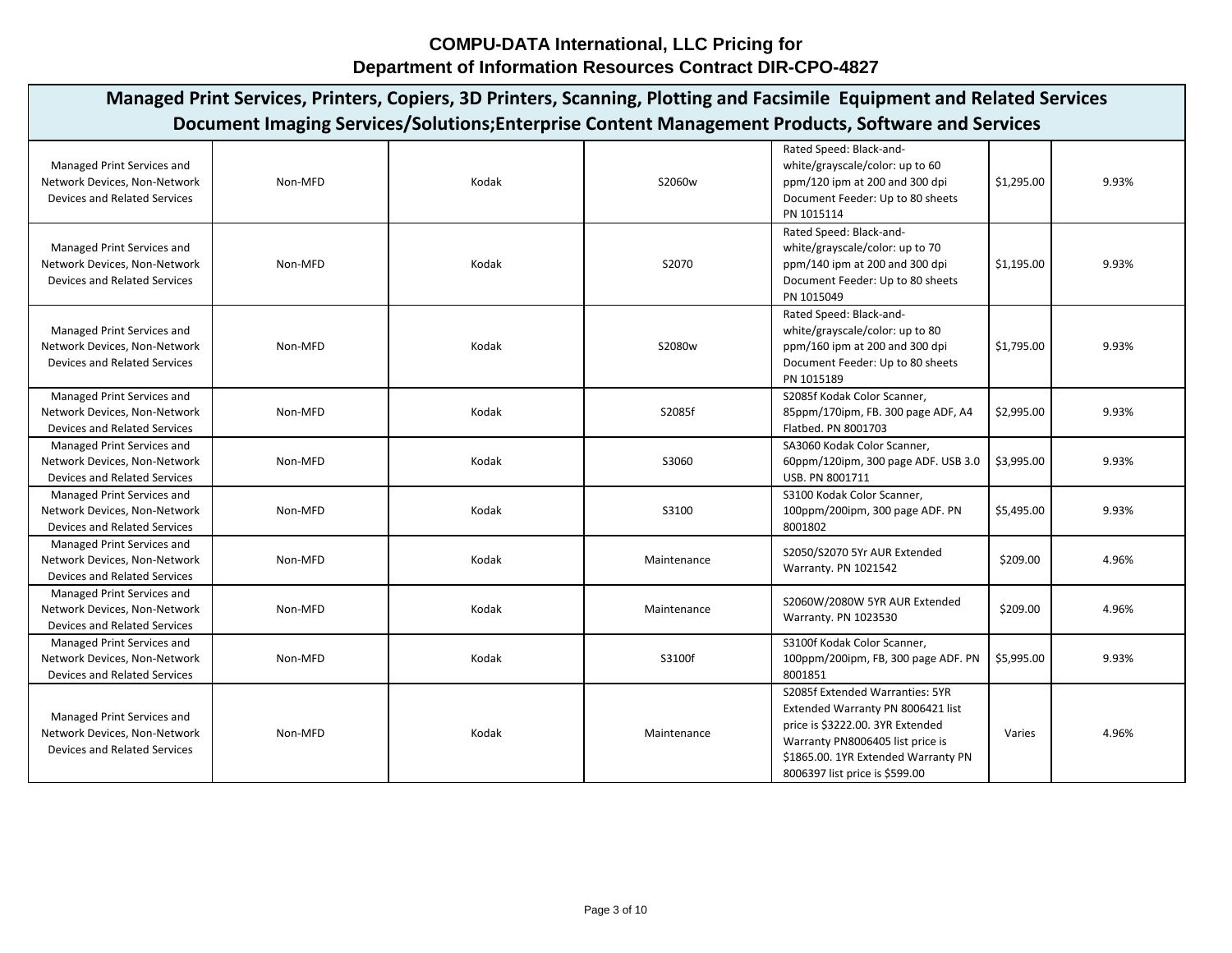**COMPU-DATA International, LLC Pricing for Department of Information Resources Contract DIR-CPO-4827**

| Managed Print Services, Printers, Copiers, 3D Printers, Scanning, Plotting and Facsimile Equipment and Related Services |         |       |             |                                                                                                                                                                                                                                                                                                                                                                                                                                                                                                                                                                                               |             |        |  |  |  |  |
|-------------------------------------------------------------------------------------------------------------------------|---------|-------|-------------|-----------------------------------------------------------------------------------------------------------------------------------------------------------------------------------------------------------------------------------------------------------------------------------------------------------------------------------------------------------------------------------------------------------------------------------------------------------------------------------------------------------------------------------------------------------------------------------------------|-------------|--------|--|--|--|--|
| Document Imaging Services/Solutions;Enterprise Content Management Products, Software and Services                       |         |       |             |                                                                                                                                                                                                                                                                                                                                                                                                                                                                                                                                                                                               |             |        |  |  |  |  |
| Managed Print Services and<br>Network Devices, Non-Network<br><b>Devices and Related Services</b>                       | Non-MFD | Kodak | Maintenance | S3000 Series Kodak Extended<br>Warranties: S3120 1YR Extended<br>Warranty, NBD, 1PM, PN 8006652.<br>S3120 3YR Extended Warranty, NBD,<br>1PM, PN 8006660.<br>S3120 5YR Extended Warranty, NBD,<br>1PM, PN 8006678.<br>S3100/S3100f 1YR Extended Warranty,<br>NBD, 1PM, PN 8006504.<br>S3100/S3100f 3YR Extended Warranty,<br>NBD, 1PM, PN 8006520.<br>S3100/S3100f 5YR Extended Warranty,<br>NBD, 1PM, PN 8006538.<br>S3060 1YR Extended Warranty, NBD,<br>1PM, PN 8006447.<br>S3060 3YR Extended Warranty, NBD,<br>1PM, PN 8006454.<br>S3060 5YR Extended Warranty, NBD,<br>1PM, PN 8006488. | Varies      | 4.96%  |  |  |  |  |
| Managed Print Services and<br>Network Devices, Non-Network<br>Devices and Related Services                              | Non-MFD | Kodak | S3120       | S3120 Kodak Color Scanner,<br>120ppm/240ipm, 300 page ADF. PN<br>8001893                                                                                                                                                                                                                                                                                                                                                                                                                                                                                                                      | \$6,995.00  | 9.93%  |  |  |  |  |
| Managed Print Services and<br>Network Devices, Non-Network<br>Devices and Related Services                              | Non-MFD | Kodak | i4250       | i4250 Scanner - 110ppm PN 1681006                                                                                                                                                                                                                                                                                                                                                                                                                                                                                                                                                             | \$9,995.00  | 14.89% |  |  |  |  |
| Managed Print Services and<br>Network Devices, Non-Network<br><b>Devices and Related Services</b>                       | Non-MFD | Kodak | Maintenance | i4250 KCK 1YR Ext War OnSiteNBD 1PM   \$1,311.00                                                                                                                                                                                                                                                                                                                                                                                                                                                                                                                                              |             | 9.93%  |  |  |  |  |
| Managed Print Services and<br>Network Devices, Non-Network<br>Devices and Related Services                              | Non-MFD | Kodak | i4650       | i4650 Scanner - 130ppm PN 1176031                                                                                                                                                                                                                                                                                                                                                                                                                                                                                                                                                             | \$14,995.00 | 14.89% |  |  |  |  |
| Managed Print Services and<br>Network Devices, Non-Network<br><b>Devices and Related Services</b>                       | Non-MFD | Kodak | Maintenance | i4650 KCK 1YR Ext War OnSiteNBD 1PM                                                                                                                                                                                                                                                                                                                                                                                                                                                                                                                                                           | \$2,102.00  | 9.93%  |  |  |  |  |
| Managed Print Services and<br>Network Devices, Non-Network<br><b>Devices and Related Services</b>                       | Non-MFD | Kodak | i4850       | i4850 Scanner - 150ppm PN 1738764                                                                                                                                                                                                                                                                                                                                                                                                                                                                                                                                                             | \$19,995.00 | 14.89% |  |  |  |  |
| Managed Print Services and<br>Network Devices, Non-Network<br><b>Devices and Related Services</b>                       | Non-MFD | Kodak | Maintenance | i4850 KCK 1YR Ext War OnSiteNBD 1PM                                                                                                                                                                                                                                                                                                                                                                                                                                                                                                                                                           | \$2,384.00  | 9.93%  |  |  |  |  |
| Managed Print Services and<br>Network Devices, Non-Network<br>Devices and Related Services                              | Non-MFD | Kodak | i5250       | i5250 SCANNER 150PPM/750PG ADF<br>USB2 12X189IN 600DPI PN 1524677                                                                                                                                                                                                                                                                                                                                                                                                                                                                                                                             | \$30,000.00 | 9.93%  |  |  |  |  |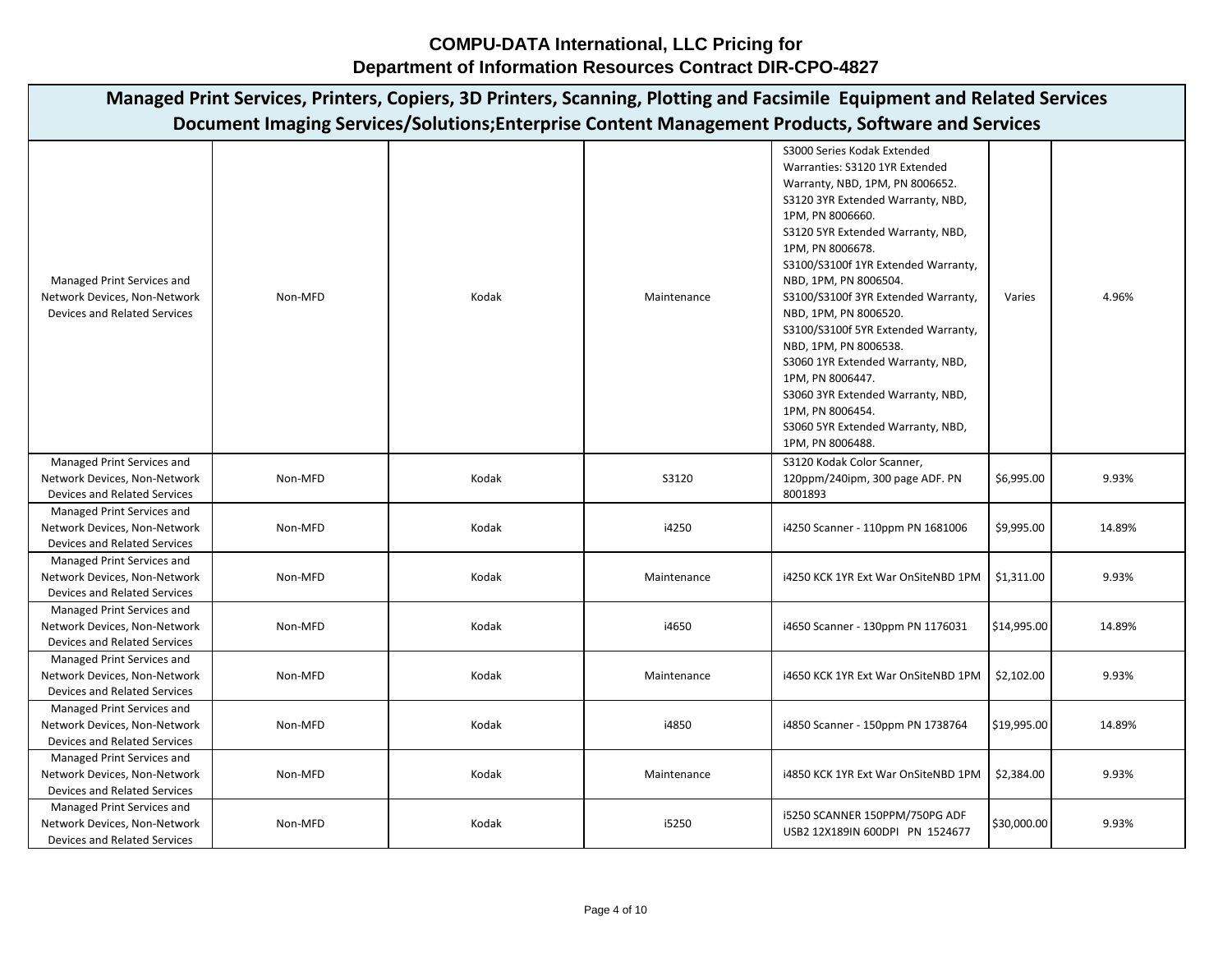| Managed Print Services, Printers, Copiers, 3D Printers, Scanning, Plotting and Facsimile Equipment and Related Services |         |       |                     |                                                                             |             |        |  |  |  |  |
|-------------------------------------------------------------------------------------------------------------------------|---------|-------|---------------------|-----------------------------------------------------------------------------|-------------|--------|--|--|--|--|
| Document Imaging Services/Solutions; Enterprise Content Management Products, Software and Services                      |         |       |                     |                                                                             |             |        |  |  |  |  |
| Managed Print Services and                                                                                              |         |       |                     | i5250V SCANNER w/VRS 150PPM/750PG                                           |             |        |  |  |  |  |
| Network Devices, Non-Network                                                                                            | Non-MFD | Kodak | i5250V              | ADF USB2 12X189IN 600DPI PN                                                 | \$30,000.00 | 9.93%  |  |  |  |  |
| <b>Devices and Related Services</b>                                                                                     |         |       |                     | 1759380                                                                     |             |        |  |  |  |  |
| Managed Print Services and                                                                                              |         |       |                     |                                                                             |             |        |  |  |  |  |
| Network Devices, Non-Network                                                                                            | Non-MFD | Kodak | Maintenance         | i52X0 CARE KIT 1 YR EXT WAR 4-HR 1PM   \$3,794.00                           |             | 9.93%  |  |  |  |  |
| <b>Devices and Related Services</b>                                                                                     |         |       |                     |                                                                             |             |        |  |  |  |  |
| Managed Print Services and                                                                                              |         |       |                     |                                                                             |             |        |  |  |  |  |
| Network Devices, Non-Network                                                                                            | Non-MFD | Kodak | i5650               | i5650 SCANNER 180PPM/750PG ADF                                              | \$45,000.00 | 9.93%  |  |  |  |  |
| Devices and Related Services                                                                                            |         |       |                     | USB2 12X189IN 600DPI PN 1207844                                             |             |        |  |  |  |  |
| Managed Print Services and                                                                                              |         |       |                     | i5650 SCANNER w/VRS 180PPM/750PG                                            |             |        |  |  |  |  |
| Network Devices, Non-Network                                                                                            | Non-MFD | Kodak | i5650V              | ADF USB2 12X189IN 600DPI PN                                                 | \$45,000.00 | 9.93%  |  |  |  |  |
| <b>Devices and Related Services</b>                                                                                     |         |       |                     | 1473230                                                                     |             |        |  |  |  |  |
| Managed Print Services and                                                                                              |         |       |                     |                                                                             |             |        |  |  |  |  |
| Network Devices, Non-Network                                                                                            | Non-MFD | Kodak | Maintenance         | i56X0 CARE KIT 1 YR EXT WAR 4-HR 1PM   \$5,566.00                           |             | 9.93%  |  |  |  |  |
| Devices and Related Services                                                                                            |         |       |                     |                                                                             |             |        |  |  |  |  |
| Managed Print Services and                                                                                              |         |       |                     | i5650S SCANNER w/Sorter                                                     |             |        |  |  |  |  |
| Network Devices, Non-Network                                                                                            | Non-MFD | Kodak | i5650S              | 180PPM/750PG ADF USB2 12X189IN                                              | \$55,000.00 | 9.93%  |  |  |  |  |
| Devices and Related Services                                                                                            |         |       |                     | 600DPI PN 1396910                                                           |             |        |  |  |  |  |
| Managed Print Services and                                                                                              |         |       |                     | <b>i56X0S CARE KIT 1 YR EXT WAR 4-HR</b>                                    |             |        |  |  |  |  |
| Network Devices, Non-Network                                                                                            | Non-MFD | Kodak | Maintenance         | 1PM                                                                         | \$6,438.00  | 9.93%  |  |  |  |  |
| <b>Devices and Related Services</b>                                                                                     |         |       |                     |                                                                             |             |        |  |  |  |  |
| Managed Print Services and                                                                                              |         |       |                     |                                                                             |             |        |  |  |  |  |
| Network Devices, Non-Network                                                                                            | Non-MFD | Kodak | i5850               | i5850 Scanner - 210ppm PN 1615962                                           | \$80,000.00 | 9.93%  |  |  |  |  |
| <b>Devices and Related Services</b>                                                                                     |         |       |                     |                                                                             |             |        |  |  |  |  |
| Managed Print Services and                                                                                              |         |       |                     |                                                                             |             |        |  |  |  |  |
| Network Devices, Non-Network                                                                                            | Non-MFD | Kodak | Maintenance         | 158X0 CARE KIT 1 YR EXT WAR 4-HR 1PM                                        | \$8,420.00  | 9.93%  |  |  |  |  |
| Devices and Related Services                                                                                            |         |       |                     |                                                                             |             |        |  |  |  |  |
| Managed Print Services and                                                                                              |         |       |                     | i5850 Scanner w/Sorter - 210ppm PN                                          |             |        |  |  |  |  |
| Network Devices, Non-Network                                                                                            | Non-MFD | Kodak | i5850S              | 1078161                                                                     | \$90,000.00 | 9.93%  |  |  |  |  |
| <b>Devices and Related Services</b>                                                                                     |         |       |                     |                                                                             |             |        |  |  |  |  |
| Managed Print Services and                                                                                              |         |       |                     | <b>i5850S CARE KIT 1 YR EXT WAR 4-HR</b>                                    |             |        |  |  |  |  |
| Network Devices, Non-Network                                                                                            | Non-MFD | Kodak | Maintenance         | 1PM                                                                         | \$10,535.00 | 9.93%  |  |  |  |  |
| <b>Devices and Related Services</b>                                                                                     |         |       |                     |                                                                             |             |        |  |  |  |  |
| Managed Print Services and                                                                                              |         |       |                     | ScanStation 730EX+ 70pm/140ipm,                                             |             |        |  |  |  |  |
| Network Devices, Non-Network                                                                                            | Non-MFD | Kodak | ScanSStation 730EX+ | Kodak Color Scanner, PN 1060094                                             | \$2,695.00  | 14.89% |  |  |  |  |
| <b>Devices and Related Services</b>                                                                                     |         |       |                     |                                                                             |             |        |  |  |  |  |
|                                                                                                                         |         |       |                     | Kodak Scan Station 7x0EX Extended<br>Warranties: Scan Stn 7X0EX, 1 YR Kodak |             |        |  |  |  |  |
| Managed Print Services and                                                                                              |         |       |                     | Extended Warranty, PN 1260231. Scan                                         |             |        |  |  |  |  |
| Network Devices, Non-Network                                                                                            | Non-MFD | Kodak | Maintenance         | Stn 7X0EX, 3 YR Kodak Extended                                              | Varies      | 4.96%  |  |  |  |  |
| <b>Devices and Related Services</b>                                                                                     |         |       |                     | Warranty, PN 1337161. Scan Stn 7X0EX,                                       |             |        |  |  |  |  |
|                                                                                                                         |         |       |                     | 5 YR Kodak Extended Warranty, PN                                            |             |        |  |  |  |  |
|                                                                                                                         |         |       |                     | 1654748.                                                                    |             |        |  |  |  |  |
|                                                                                                                         |         |       |                     |                                                                             |             |        |  |  |  |  |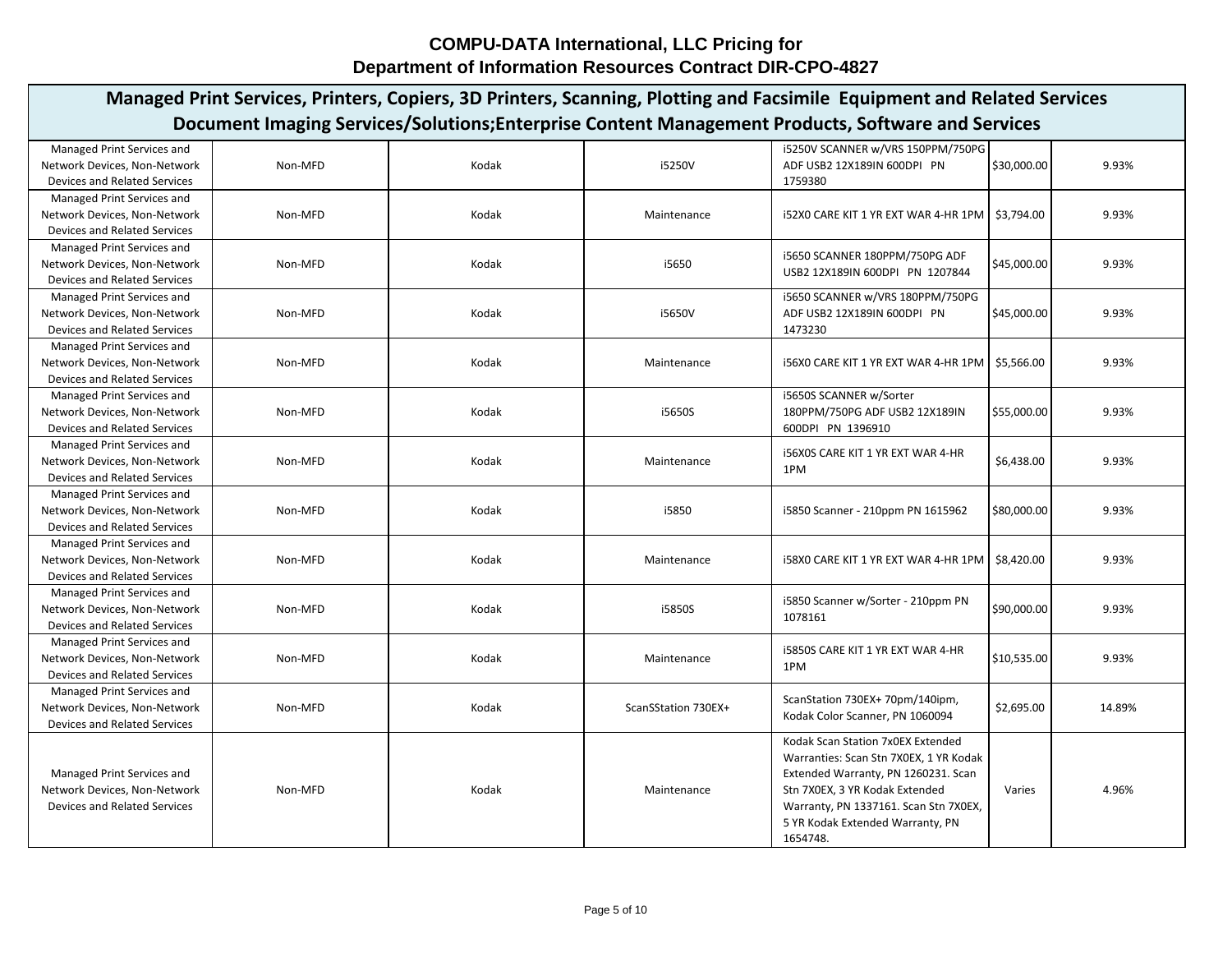| Managed Print Services, Printers, Copiers, 3D Printers, Scanning, Plotting and Facsimile Equipment and Related Services<br>Document Imaging Services/Solutions; Enterprise Content Management Products, Software and Services |                                                                                 |              |                                                 |                                                                                                                                                                              |             |                                                  |  |  |  |
|-------------------------------------------------------------------------------------------------------------------------------------------------------------------------------------------------------------------------------|---------------------------------------------------------------------------------|--------------|-------------------------------------------------|------------------------------------------------------------------------------------------------------------------------------------------------------------------------------|-------------|--------------------------------------------------|--|--|--|
| Managed Print Services and<br>Network Devices, Non-Network<br><b>Devices and Related Services</b>                                                                                                                             | Non-MFD                                                                         | Kodak        | A3 Size Flatbed                                 | A3 Size Flatbed                                                                                                                                                              | \$1,400.00  | 4.96%                                            |  |  |  |
| Managed Print Services and<br>Network Devices, Non-Network<br><b>Devices and Related Services</b>                                                                                                                             | Non-MFD                                                                         | Kodak        | Integrated Legal Flatbed Accessory              | Integrated Legal Flatbed Accessory                                                                                                                                           | \$495.00    | 4.96%                                            |  |  |  |
| Managed Print Services and<br>Network Devices, Non-Network<br>Devices and Related Services                                                                                                                                    | Non-MFD                                                                         | Kodak        | <b>Integrated Passport Flatbed</b><br>Accessory | <b>Integrated Passport Flatbed Accessory</b>                                                                                                                                 | \$495.00    | 4.96%                                            |  |  |  |
| Managed Print Services and<br>Network Devices, Non-Network<br>Devices and Related Services                                                                                                                                    | Non-MFD                                                                         | Kodak        | Legal Size Flatbed                              | Legal Size Flatbed                                                                                                                                                           | \$495.00    | 4.96%                                            |  |  |  |
|                                                                                                                                                                                                                               |                                                                                 |              |                                                 |                                                                                                                                                                              |             |                                                  |  |  |  |
|                                                                                                                                                                                                                               |                                                                                 |              |                                                 |                                                                                                                                                                              |             |                                                  |  |  |  |
|                                                                                                                                                                                                                               |                                                                                 |              |                                                 | <b>MANAGED PRINT SERVICES, NETWORK DEVICES, NON-NETWORK DEVICES RELATED SERVICES</b>                                                                                         |             |                                                  |  |  |  |
| <b>RELATED SERVICES</b>                                                                                                                                                                                                       | <b>SUBCATEGORY</b>                                                              | <b>BRAND</b> | <b>PRODUCT PART NUMBER/SKU</b>                  | <b>PRODUCT DESCRIPTION</b>                                                                                                                                                   | <b>MSRP</b> | <b>DIR CUSTOMER</b><br><b>DISCOUNT% OFF MSRP</b> |  |  |  |
| <b>RELATED SERVICES</b>                                                                                                                                                                                                       | <b>Operational Assurance</b>                                                    | COMPU-DATA   | CDI-OppAssurance                                | Remote service to ensure the electronic<br>equipment is properly installed and<br>working. Required to support all<br>equipment sold.<br>Flat rate subject to scanner model. |             | 14.00%                                           |  |  |  |
|                                                                                                                                                                                                                               |                                                                                 |              |                                                 |                                                                                                                                                                              |             |                                                  |  |  |  |
|                                                                                                                                                                                                                               |                                                                                 |              |                                                 |                                                                                                                                                                              |             |                                                  |  |  |  |
|                                                                                                                                                                                                                               |                                                                                 |              |                                                 |                                                                                                                                                                              |             |                                                  |  |  |  |
|                                                                                                                                                                                                                               | <b>MANAGED PRINT SERVICES, NETWORK DEVICES, NON-NETWORK DEVICES ACCESSORIES</b> |              |                                                 |                                                                                                                                                                              |             |                                                  |  |  |  |
| <b>ACCESSORIES</b>                                                                                                                                                                                                            | <b>SUBCATEGORY</b>                                                              | <b>BRAND</b> | PRODUCT PART NUMBER/SKU                         | <b>PRODUCT DESCRIPTION</b>                                                                                                                                                   | <b>MSRP</b> | <b>DIR CUSTOMER</b><br><b>DISCOUNT% OFF MSRP</b> |  |  |  |
| Managed Print Services and<br>Network Devices, Non-Network<br>Devices and Related Services                                                                                                                                    | Nework Scan Module                                                              | Epson        | B11B249201                                      | Epson WorkForce Color Scanner - DS-410,<br>26ppm/52ipm - Warranty: 3 Year: AUR (24<br>hour)                                                                                  | \$329.60    | 4.96%                                            |  |  |  |
| Managed Print Services and<br>Network Devices, Non-Network<br>Devices and Related Services                                                                                                                                    | Nework Scan Module                                                              | Epson        | B12B808411                                      | Epson Scanner Accessory- Nework Scan<br>Module. Supports the following<br>scanners: DS-50000, DS-60000, DS-6500,<br>DS-70000, DS-7500                                        | \$349.99    | 4.96%                                            |  |  |  |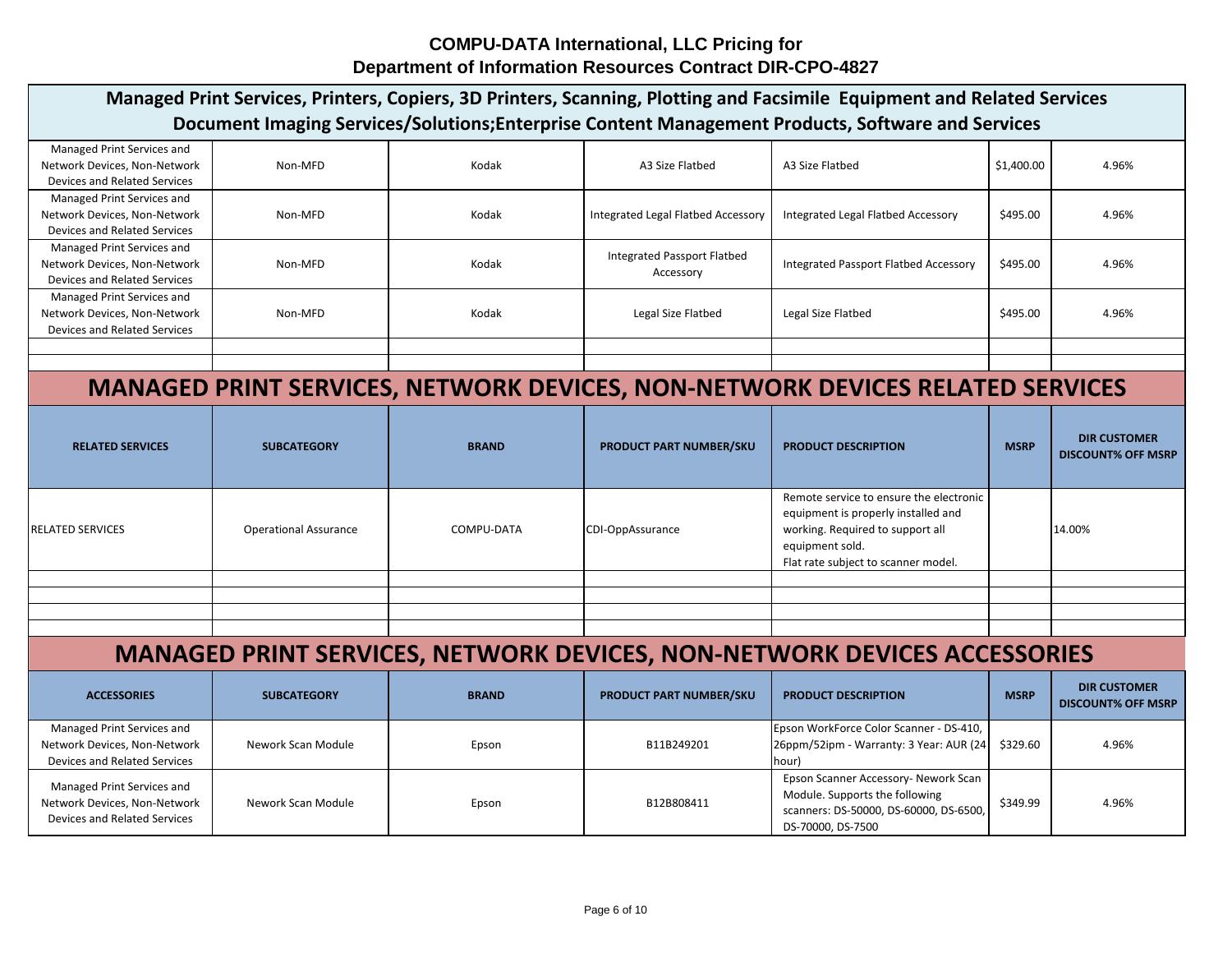| Managed Print Services, Printers, Copiers, 3D Printers, Scanning, Plotting and Facsimile Equipment and Related Services<br>Document Imaging Services/Solutions; Enterprise Content Management Products, Software and Services |                                |       |            |                                                                                                                                       |          |       |  |  |  |
|-------------------------------------------------------------------------------------------------------------------------------------------------------------------------------------------------------------------------------|--------------------------------|-------|------------|---------------------------------------------------------------------------------------------------------------------------------------|----------|-------|--|--|--|
| Managed Print Services and<br>Network Devices, Non-Network<br>Devices and Related Services                                                                                                                                    | Nework Scan Module             | Epson | B12B808411 | Epson Scanner Accessory- Nework Scan<br>Module. Supports the following<br>scanners: DS-50000, DS-60000, DS-6500,<br>DS-70000, DS-7500 | \$349.99 | 4.96% |  |  |  |
| Managed Print Services and<br>Network Devices, Non-Network<br>Devices and Related Services                                                                                                                                    | Network Interface Unit         | Epson | B12B808441 | Epson Scanner Accessory- Network<br>Interface Unit. Supports the following<br>scanner: DS-1630                                        | \$349.99 | 4.96% |  |  |  |
| Managed Print Services and                                                                                                                                                                                                    | <b>Carrier Sheet</b>           | Epson | B12B813431 | Epson Scanner Consumable- Carrier                                                                                                     | \$29.99  | 9.93% |  |  |  |
| Managed Print Services and<br>Network Devices, Non-Network<br>Devices and Related Services                                                                                                                                    | Roller Acc Kit DS-6500/DS-7500 | Epson | B12B813481 | Epson Scanner Consumable- Roller Acc<br>Kit DS-6500/DS-7500                                                                           | \$49.99  | 9.93% |  |  |  |
| Managed Print Services and<br>Network Devices, Non-Network<br><b>Devices and Related Services</b>                                                                                                                             | Roller Acc Kit DS-60000/70000  | Epson | B12B813501 | Epson Scanner Consumable- Roller Acc<br>Kit DS-60000/70000                                                                            | \$49.99  | 9.93% |  |  |  |
| Managed Print Services and<br>Network Devices, Non-Network<br><b>Devices and Related Services</b>                                                                                                                             | <b>Flatbed Scanning Dock</b>   | Epson | B12B819011 | Epson Scanner Accessory- Flatbed<br>Scanning Dock. Supports the following<br>scanners: DS-870, DS-970                                 | \$109.99 | 4.96% |  |  |  |
| Managed Print Services and<br>Network Devices, Non-Network<br>Devices and Related Services                                                                                                                                    | Carrier Sheet 2                | Epson | B12B819051 | Epson Scanner Consumable- Carrier<br>Sheet 2                                                                                          | \$45.99  | 9.93% |  |  |  |
| Managed Print Services and<br>Network Devices, Non-Network<br><b>Devices and Related Services</b>                                                                                                                             | Pickup Roller, DS-320          | Epson | B12B819251 | Epson Scanner Consumable- Pickup<br>Roller, DS-320                                                                                    | \$24.99  | 7.94% |  |  |  |
| Managed Print Services and<br>Network Devices, Non-Network<br><b>Devices and Related Services</b>                                                                                                                             | Separation Pad, DS-320         | Epson | B12B819271 | Epson Scanner Consumable- Separation<br>Pad, DS-320                                                                                   | \$19.99  | 7.94% |  |  |  |
| Managed Print Services and<br>Network Devices, Non-Network<br><b>Devices and Related Services</b>                                                                                                                             | <b>Cleaning Kit</b>            | Epson | B12B819291 | Epson Scanner Consumable- Cleaning<br>Kit                                                                                             | \$29.99  | 9.93% |  |  |  |
| Managed Print Services and<br>Network Devices, Non-Network<br>Devices and Related Services                                                                                                                                    | Roller Assembly Kit DS-410     | Epson | B12B819381 | Epson Scanner Consumable- Roller<br>Assembly Kit DS-410                                                                               | \$49.99  | 9.93% |  |  |  |
| Managed Print Services and<br>Network Devices, Non-Network<br><b>Devices and Related Services</b>                                                                                                                             | Pickup Roller, DS-30000 Series | Epson | B12B819611 | Epson Scanner Consumable- Pickup<br>Roller, DS-30000 Series                                                                           | \$49.99  | 9.93% |  |  |  |
| Managed Print Services and<br>Network Devices, Non-Network<br>Devices and Related Services                                                                                                                                    | Separation Roller, DS-30000    | Epson | B12B819631 | Epson Scanner Consumable- Separation<br>Roller, DS-30000                                                                              | \$57.99  | 9.93% |  |  |  |
| Managed Print Services and<br>Network Devices, Non-Network<br><b>Devices and Related Services</b>                                                                                                                             | Passport CarrierSheet DS-30000 | Epson | B12B819651 | Epson Scanner Accessory- Passport<br>CarrierSheet DS-30000                                                                            | \$29.99  | 9.93% |  |  |  |
| Managed Print Services and<br>Network Devices, Non-Network<br>Devices and Related Services                                                                                                                                    | Roller Assembly Kit II         | Epson | B12B819671 | Epson Scanner Consumable- Roller<br>Assembly Kit II                                                                                   | \$42.99  | 9.93% |  |  |  |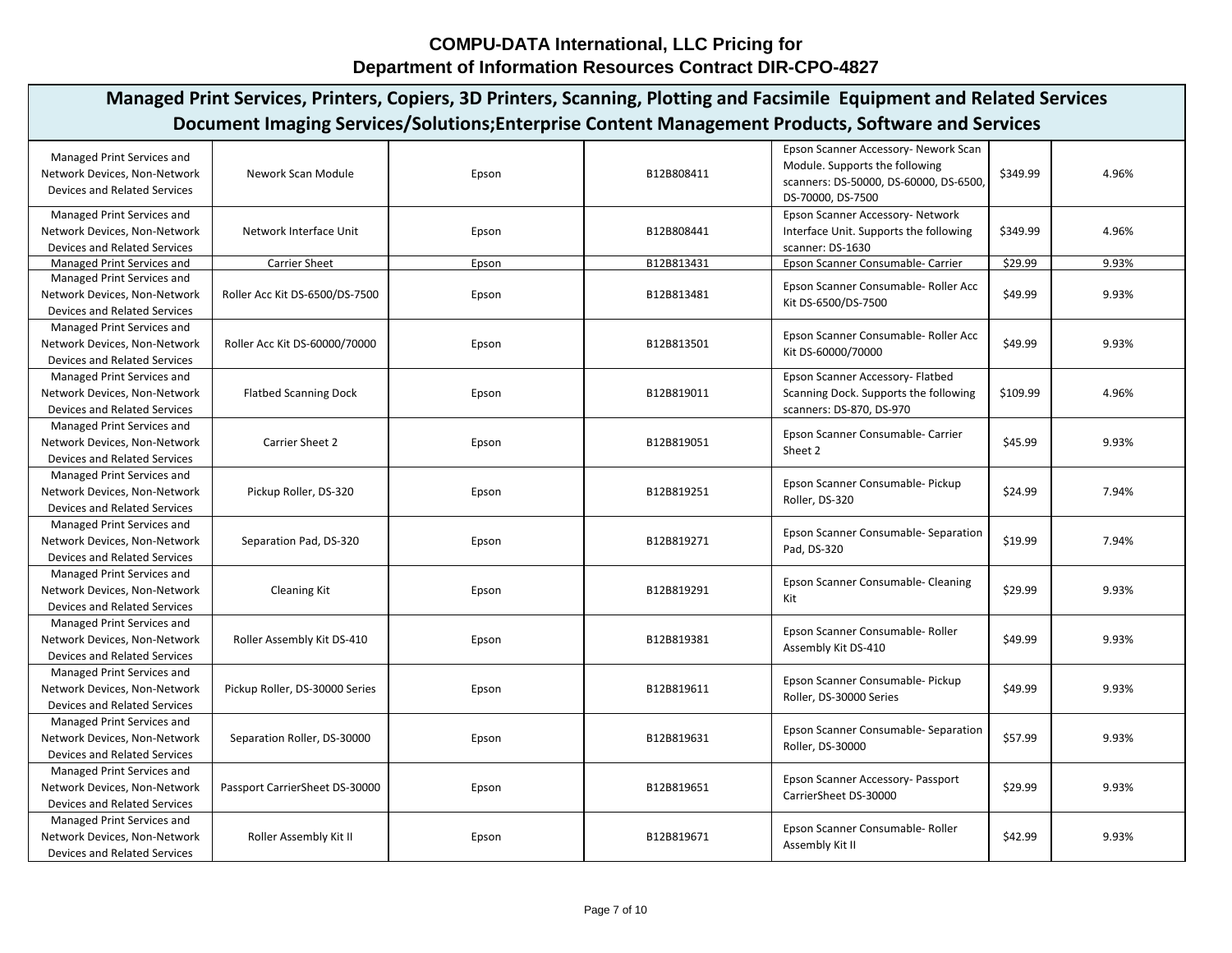| Managed Print Services, Printers, Copiers, 3D Printers, Scanning, Plotting and Facsimile Equipment and Related Services<br>Document Imaging Services/Solutions; Enterprise Content Management Products, Software and Services |                                                                                  |       |             |                                                                                                                                                                                                                          |          |       |  |  |  |
|-------------------------------------------------------------------------------------------------------------------------------------------------------------------------------------------------------------------------------|----------------------------------------------------------------------------------|-------|-------------|--------------------------------------------------------------------------------------------------------------------------------------------------------------------------------------------------------------------------|----------|-------|--|--|--|
| Managed Print Services and<br>Network Devices, Non-Network<br>Devices and Related Services                                                                                                                                    | <b>Extended Warranty</b>                                                         | Epson | EPPMSCANEX1 | 1 Yr MidVol BusinessScanner AUR-<br>Epson Extended Warranty. Supports the<br>following scanners: DS-1630, DS-320, DS-<br>410, DS-530II, DS-575W II, DS-6500, DS-<br>730N, DS-7500, DS-770II, DS-780N, DS-<br>870, DS-970 | \$114.95 | 4.96% |  |  |  |
| Managed Print Services and<br>Network Devices, Non-Network<br>Devices and Related Services                                                                                                                                    | <b>Extended Warranty</b>                                                         | Epson | EPPMSCANEX1 | 1 Yr Hi-End BusinessScanner AUR- Epson<br>Extended Warranty. Supports the<br>following scanners: DS-30000, DS-<br>32000, DS-50000, DS-60000, DS-70000,<br>12000XL-GA, 12000XL-PH                                         | \$525.95 | 4.96% |  |  |  |
| Managed Print Services and<br>Network Devices, Non-Network<br><b>Devices and Related Services</b>                                                                                                                             | <b>Extended Svc Injet</b>                                                        | Epson | EPPSNPIJC1  | Epson Extended Warranty- Extended<br>Svc Injet                                                                                                                                                                           | \$35.96  | 0.00% |  |  |  |
| Managed Print Services and<br>Network Devices, Non-Network<br><b>Devices and Related Services</b>                                                                                                                             | <b>Extended Warranty Uplift. For</b><br>scanner model: Perfection V850-<br>M Pro | Epson | EPPSNPSCE1  | 1 Yr MidVol Photo Scanner AUR- Epson<br><b>Extended Warranty Uplift. For scanner</b><br>model: Perfection V850-M Pro.                                                                                                    | \$85.95  | 4.96% |  |  |  |
| Managed Print Services and<br>Network Devices, Non-Network<br>Devices and Related Services                                                                                                                                    | M02 Standard Cap Black Ink Pack                                                  | Epson | M02120      | Epson Printer Consumable-M02<br><b>Standard Cap Black Ink Pack</b>                                                                                                                                                       | \$115.00 | 0.00% |  |  |  |
| Managed Print Services and<br>Network Devices, Non-Network<br><b>Devices and Related Services</b>                                                                                                                             | M02 High Cap Black Ink Pack                                                      | Epson | M02XL120    | Epson Printer Consumable- M02 High<br>Cap Black Ink Pack                                                                                                                                                                 | \$220.00 | 0.00% |  |  |  |
| Managed Print Services and<br>Network Devices, Non-Network<br><b>Devices and Related Services</b>                                                                                                                             | Ink Maintenance Box                                                              | Epson | T671400     | Epson Printer Accessory- Ink<br>Maintenance Box                                                                                                                                                                          | \$45.50  | 0.00% |  |  |  |
| Managed Print Services and<br>Network Devices, Non-Network<br>Devices and Related Services                                                                                                                                    | DuraBrite Ultra Blk Ink Pack                                                     | Epson | T902120     | Epson Printer Consumable- DuraBrite<br>Ultra Blk Ink Pack                                                                                                                                                                | \$65.00  | 0.00% |  |  |  |
| Managed Print Services and<br>Network Devices, Non-Network<br><b>Devices and Related Services</b>                                                                                                                             | DuraBrite Ultra Cyan Ink Pack                                                    | Epson | T902220     | Epson Printer Consumable- DuraBrite<br>Ultra Cyan Ink Pack                                                                                                                                                               | \$74.00  | 0.00% |  |  |  |
| Managed Print Services and<br>Network Devices, Non-Network<br>Devices and Related Services                                                                                                                                    | DuraBrite Ultra Magenta Ink Pk                                                   | Epson | T902320     | Epson Printer Consumable- DuraBrite<br>Ultra Magenta Ink Pk                                                                                                                                                              | \$74.00  | 0.00% |  |  |  |
| Managed Print Services and<br>Network Devices, Non-Network<br>Devices and Related Services                                                                                                                                    | DuraBrite Ultra Yellow Ink Pk                                                    | Epson | T902420     | Epson Printer Consumable- DuraBrite<br><b>Ultra Yellow Ink Pk</b>                                                                                                                                                        | \$74.00  | 0.00% |  |  |  |
| Managed Print Services and<br>Network Devices, Non-Network<br>Devices and Related Services                                                                                                                                    | DuraBrite Ultra XL Blk Ink Pk                                                    | Epson | T902XL120   | Epson Printer Consumable- DuraBrite<br>Ultra XL Blk Ink Pk                                                                                                                                                               | \$82.00  | 0.00% |  |  |  |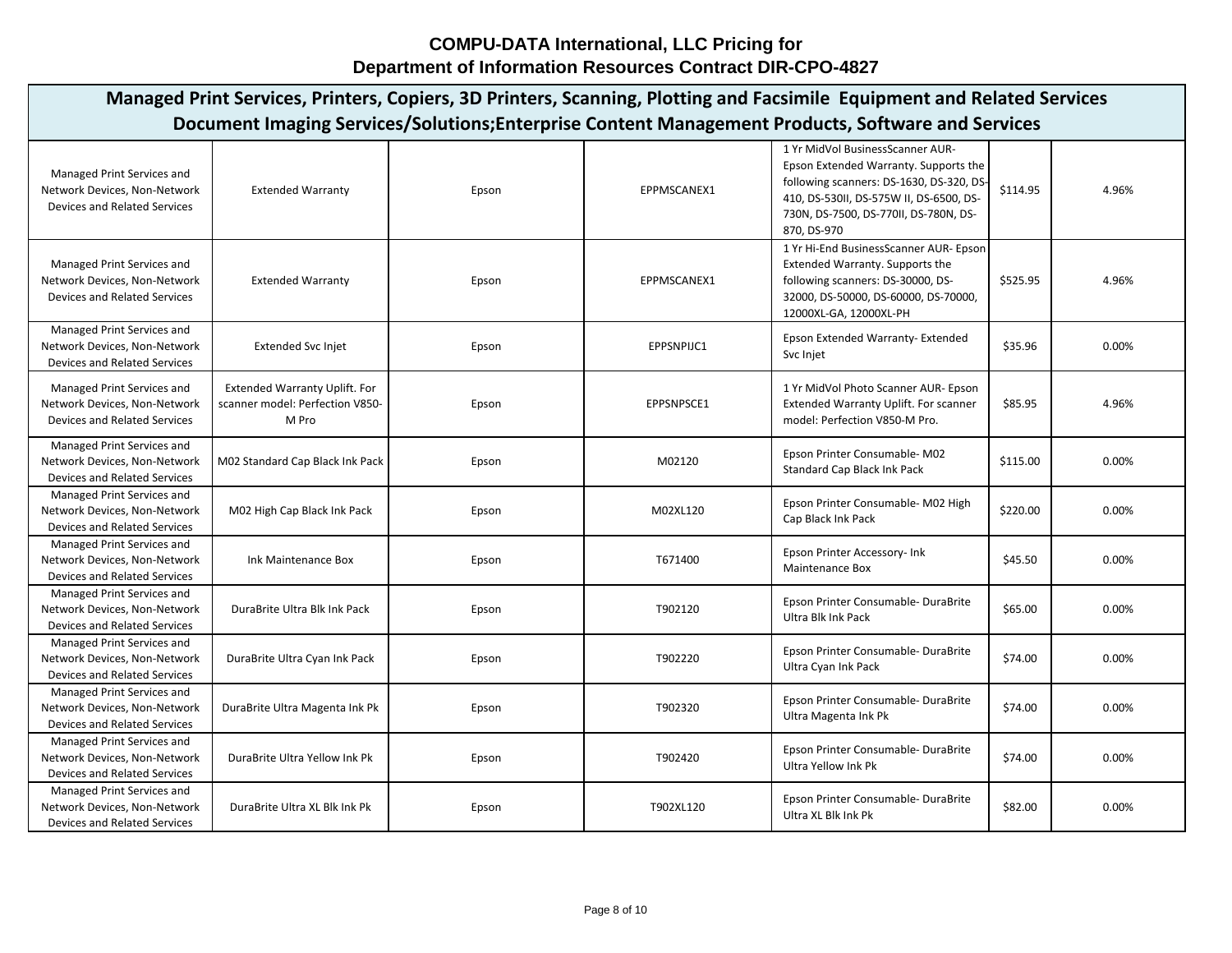| Document Imaging Services/Solutions; Enterprise Content Management Products, Software and Services<br>Managed Print Services and<br>Epson Printer Consumable-DuraBrite<br>\$93.00<br>Network Devices, Non-Network<br>DuraBrite Ultra XL Cyan Ink Pk<br>0.00%<br>Epson<br>T902XL220<br>Ultra XL Cyan Ink Pk<br>Devices and Related Services<br>Managed Print Services and<br>Epson Printer Consumable- DuraBrite<br>\$93.00<br>0.00%<br>Network Devices, Non-Network<br>T902XL320<br>DuraBrite Ultra XL Magenta Ink Pk<br>Epson<br>Ultra XL Magenta Ink Pk<br><b>Devices and Related Services</b><br>Managed Print Services and<br>Epson Printer Consumable- DuraBrite<br>\$93.00<br>0.00%<br>Network Devices, Non-Network<br>DuraBrite Ultra XL Yellow Ink<br>T902XL420<br>Epson<br>Ultra XL Yellow Ink<br><b>Devices and Related Services</b><br>Managed Print Services and<br>Epson Printer Consumable-DuraBrite<br>\$164.00<br>0.00%<br>Network Devices, Non-Network<br>DuraBrite Ultra XXL Blk Ink Pk<br>T902XXL120<br>Epson<br>Ultra XXL Blk Ink Pk<br><b>Devices and Related Services</b><br>Managed Print Services and<br>Epson Printer Consumable-<br>\$81.00<br>0.00%<br>Network Devices, Non-Network<br>T912120<br>DURABritePro Blk Ink Cartridge<br>Epson<br><b>DURABritePro Blk Ink Cartridge</b><br><b>Devices and Related Services</b><br>Managed Print Services and<br>Epson Printer Consumable-<br>T912220<br>0.00%<br>Network Devices, Non-Network<br>DURABritePro Cyan InkCartridge<br>\$59.00<br>Epson<br>DURABritePro Cyan InkCartridge<br><b>Devices and Related Services</b><br>Managed Print Services and<br>Epson Printer Consumable-<br>DURABritePro Magenta Ink Crtg<br>T912320<br>0.00%<br>Network Devices, Non-Network<br>\$59.00<br>Epson<br>DURABritePro Magenta Ink Crtg<br><b>Devices and Related Services</b><br>Managed Print Services and<br>Epson Printer Consumable-<br>0.00%<br>Network Devices, Non-Network<br><b>DURABritePro Yellow Ink Crtg</b><br>T912420<br>\$59.00<br>Epson<br><b>DURABritePro Yellow Ink Crtg</b><br><b>Devices and Related Services</b><br>Managed Print Services and<br>Epson Printer Consumable-<br>Network Devices, Non-Network<br>DURABritePro XL Blk Ink Crtg<br>0.00%<br>T912XL120<br>\$116.00<br>Epson<br>DURABritePro XL Blk Ink Crtg<br><b>Devices and Related Services</b><br>Managed Print Services and<br>Epson Printer Consumable-<br>T912XL220<br>\$92.00<br>0.00%<br>Network Devices, Non-Network<br>DURABritePro XL Cyan Ink Crtg<br>Epson<br>DURABritePro XL Cyan Ink Crtg<br><b>Devices and Related Services</b><br>Managed Print Services and<br>Epson Printer Consumable-<br>\$92.00<br>0.00%<br>T912XL320<br>Network Devices, Non-Network<br>DURABritePro XL Magenta Ink Cg<br>Epson<br>DURABritePro XL Magenta Ink Cg<br>Devices and Related Services<br>Managed Print Services and<br>Epson Printer Consumable-<br>Network Devices, Non-Network<br>DURABritePro XL Yellow Ink Crt<br>T912XL420<br>\$92.00<br>0.00%<br>Epson<br>DURABritePro XL Yellow Ink Crt<br><b>Devices and Related Services</b><br>Managed Print Services and<br>Epson Printer Consumable-<br>0.00%<br>Network Devices, Non-Network<br>DURABritePro XXL Blk Ink Crtg<br>T912XXL120<br>\$184.00<br>Epson<br>DURABritePro XXL Blk Ink Crtg<br><b>Devices and Related Services</b><br>Managed Print Services and<br>Epson Printer Consumable-<br>0.00%<br><b>DURABritePro XXL Cyan Ink Crtg</b><br>T912XXL220<br>\$137.00<br>Network Devices, Non-Network<br>Epson<br>DURABritePro XXL Cyan Ink Crtg | Managed Print Services, Printers, Copiers, 3D Printers, Scanning, Plotting and Facsimile Equipment and Related Services |  |  |  |  |  |  |  |  |  |  |
|--------------------------------------------------------------------------------------------------------------------------------------------------------------------------------------------------------------------------------------------------------------------------------------------------------------------------------------------------------------------------------------------------------------------------------------------------------------------------------------------------------------------------------------------------------------------------------------------------------------------------------------------------------------------------------------------------------------------------------------------------------------------------------------------------------------------------------------------------------------------------------------------------------------------------------------------------------------------------------------------------------------------------------------------------------------------------------------------------------------------------------------------------------------------------------------------------------------------------------------------------------------------------------------------------------------------------------------------------------------------------------------------------------------------------------------------------------------------------------------------------------------------------------------------------------------------------------------------------------------------------------------------------------------------------------------------------------------------------------------------------------------------------------------------------------------------------------------------------------------------------------------------------------------------------------------------------------------------------------------------------------------------------------------------------------------------------------------------------------------------------------------------------------------------------------------------------------------------------------------------------------------------------------------------------------------------------------------------------------------------------------------------------------------------------------------------------------------------------------------------------------------------------------------------------------------------------------------------------------------------------------------------------------------------------------------------------------------------------------------------------------------------------------------------------------------------------------------------------------------------------------------------------------------------------------------------------------------------------------------------------------------------------------------------------------------------------------------------------------------------------------------------------------------------------------------------------------------------------------------------------------------------------------------------------------------------------------------------------------------------------------------------------------------------------------------------------------------------------------------------------------------------------------------------------------------|-------------------------------------------------------------------------------------------------------------------------|--|--|--|--|--|--|--|--|--|--|
|                                                                                                                                                                                                                                                                                                                                                                                                                                                                                                                                                                                                                                                                                                                                                                                                                                                                                                                                                                                                                                                                                                                                                                                                                                                                                                                                                                                                                                                                                                                                                                                                                                                                                                                                                                                                                                                                                                                                                                                                                                                                                                                                                                                                                                                                                                                                                                                                                                                                                                                                                                                                                                                                                                                                                                                                                                                                                                                                                                                                                                                                                                                                                                                                                                                                                                                                                                                                                                                                                                                                                              |                                                                                                                         |  |  |  |  |  |  |  |  |  |  |
|                                                                                                                                                                                                                                                                                                                                                                                                                                                                                                                                                                                                                                                                                                                                                                                                                                                                                                                                                                                                                                                                                                                                                                                                                                                                                                                                                                                                                                                                                                                                                                                                                                                                                                                                                                                                                                                                                                                                                                                                                                                                                                                                                                                                                                                                                                                                                                                                                                                                                                                                                                                                                                                                                                                                                                                                                                                                                                                                                                                                                                                                                                                                                                                                                                                                                                                                                                                                                                                                                                                                                              |                                                                                                                         |  |  |  |  |  |  |  |  |  |  |
|                                                                                                                                                                                                                                                                                                                                                                                                                                                                                                                                                                                                                                                                                                                                                                                                                                                                                                                                                                                                                                                                                                                                                                                                                                                                                                                                                                                                                                                                                                                                                                                                                                                                                                                                                                                                                                                                                                                                                                                                                                                                                                                                                                                                                                                                                                                                                                                                                                                                                                                                                                                                                                                                                                                                                                                                                                                                                                                                                                                                                                                                                                                                                                                                                                                                                                                                                                                                                                                                                                                                                              |                                                                                                                         |  |  |  |  |  |  |  |  |  |  |
|                                                                                                                                                                                                                                                                                                                                                                                                                                                                                                                                                                                                                                                                                                                                                                                                                                                                                                                                                                                                                                                                                                                                                                                                                                                                                                                                                                                                                                                                                                                                                                                                                                                                                                                                                                                                                                                                                                                                                                                                                                                                                                                                                                                                                                                                                                                                                                                                                                                                                                                                                                                                                                                                                                                                                                                                                                                                                                                                                                                                                                                                                                                                                                                                                                                                                                                                                                                                                                                                                                                                                              |                                                                                                                         |  |  |  |  |  |  |  |  |  |  |
|                                                                                                                                                                                                                                                                                                                                                                                                                                                                                                                                                                                                                                                                                                                                                                                                                                                                                                                                                                                                                                                                                                                                                                                                                                                                                                                                                                                                                                                                                                                                                                                                                                                                                                                                                                                                                                                                                                                                                                                                                                                                                                                                                                                                                                                                                                                                                                                                                                                                                                                                                                                                                                                                                                                                                                                                                                                                                                                                                                                                                                                                                                                                                                                                                                                                                                                                                                                                                                                                                                                                                              |                                                                                                                         |  |  |  |  |  |  |  |  |  |  |
|                                                                                                                                                                                                                                                                                                                                                                                                                                                                                                                                                                                                                                                                                                                                                                                                                                                                                                                                                                                                                                                                                                                                                                                                                                                                                                                                                                                                                                                                                                                                                                                                                                                                                                                                                                                                                                                                                                                                                                                                                                                                                                                                                                                                                                                                                                                                                                                                                                                                                                                                                                                                                                                                                                                                                                                                                                                                                                                                                                                                                                                                                                                                                                                                                                                                                                                                                                                                                                                                                                                                                              |                                                                                                                         |  |  |  |  |  |  |  |  |  |  |
|                                                                                                                                                                                                                                                                                                                                                                                                                                                                                                                                                                                                                                                                                                                                                                                                                                                                                                                                                                                                                                                                                                                                                                                                                                                                                                                                                                                                                                                                                                                                                                                                                                                                                                                                                                                                                                                                                                                                                                                                                                                                                                                                                                                                                                                                                                                                                                                                                                                                                                                                                                                                                                                                                                                                                                                                                                                                                                                                                                                                                                                                                                                                                                                                                                                                                                                                                                                                                                                                                                                                                              |                                                                                                                         |  |  |  |  |  |  |  |  |  |  |
|                                                                                                                                                                                                                                                                                                                                                                                                                                                                                                                                                                                                                                                                                                                                                                                                                                                                                                                                                                                                                                                                                                                                                                                                                                                                                                                                                                                                                                                                                                                                                                                                                                                                                                                                                                                                                                                                                                                                                                                                                                                                                                                                                                                                                                                                                                                                                                                                                                                                                                                                                                                                                                                                                                                                                                                                                                                                                                                                                                                                                                                                                                                                                                                                                                                                                                                                                                                                                                                                                                                                                              |                                                                                                                         |  |  |  |  |  |  |  |  |  |  |
|                                                                                                                                                                                                                                                                                                                                                                                                                                                                                                                                                                                                                                                                                                                                                                                                                                                                                                                                                                                                                                                                                                                                                                                                                                                                                                                                                                                                                                                                                                                                                                                                                                                                                                                                                                                                                                                                                                                                                                                                                                                                                                                                                                                                                                                                                                                                                                                                                                                                                                                                                                                                                                                                                                                                                                                                                                                                                                                                                                                                                                                                                                                                                                                                                                                                                                                                                                                                                                                                                                                                                              |                                                                                                                         |  |  |  |  |  |  |  |  |  |  |
|                                                                                                                                                                                                                                                                                                                                                                                                                                                                                                                                                                                                                                                                                                                                                                                                                                                                                                                                                                                                                                                                                                                                                                                                                                                                                                                                                                                                                                                                                                                                                                                                                                                                                                                                                                                                                                                                                                                                                                                                                                                                                                                                                                                                                                                                                                                                                                                                                                                                                                                                                                                                                                                                                                                                                                                                                                                                                                                                                                                                                                                                                                                                                                                                                                                                                                                                                                                                                                                                                                                                                              |                                                                                                                         |  |  |  |  |  |  |  |  |  |  |
|                                                                                                                                                                                                                                                                                                                                                                                                                                                                                                                                                                                                                                                                                                                                                                                                                                                                                                                                                                                                                                                                                                                                                                                                                                                                                                                                                                                                                                                                                                                                                                                                                                                                                                                                                                                                                                                                                                                                                                                                                                                                                                                                                                                                                                                                                                                                                                                                                                                                                                                                                                                                                                                                                                                                                                                                                                                                                                                                                                                                                                                                                                                                                                                                                                                                                                                                                                                                                                                                                                                                                              |                                                                                                                         |  |  |  |  |  |  |  |  |  |  |
|                                                                                                                                                                                                                                                                                                                                                                                                                                                                                                                                                                                                                                                                                                                                                                                                                                                                                                                                                                                                                                                                                                                                                                                                                                                                                                                                                                                                                                                                                                                                                                                                                                                                                                                                                                                                                                                                                                                                                                                                                                                                                                                                                                                                                                                                                                                                                                                                                                                                                                                                                                                                                                                                                                                                                                                                                                                                                                                                                                                                                                                                                                                                                                                                                                                                                                                                                                                                                                                                                                                                                              |                                                                                                                         |  |  |  |  |  |  |  |  |  |  |
|                                                                                                                                                                                                                                                                                                                                                                                                                                                                                                                                                                                                                                                                                                                                                                                                                                                                                                                                                                                                                                                                                                                                                                                                                                                                                                                                                                                                                                                                                                                                                                                                                                                                                                                                                                                                                                                                                                                                                                                                                                                                                                                                                                                                                                                                                                                                                                                                                                                                                                                                                                                                                                                                                                                                                                                                                                                                                                                                                                                                                                                                                                                                                                                                                                                                                                                                                                                                                                                                                                                                                              |                                                                                                                         |  |  |  |  |  |  |  |  |  |  |
|                                                                                                                                                                                                                                                                                                                                                                                                                                                                                                                                                                                                                                                                                                                                                                                                                                                                                                                                                                                                                                                                                                                                                                                                                                                                                                                                                                                                                                                                                                                                                                                                                                                                                                                                                                                                                                                                                                                                                                                                                                                                                                                                                                                                                                                                                                                                                                                                                                                                                                                                                                                                                                                                                                                                                                                                                                                                                                                                                                                                                                                                                                                                                                                                                                                                                                                                                                                                                                                                                                                                                              |                                                                                                                         |  |  |  |  |  |  |  |  |  |  |
|                                                                                                                                                                                                                                                                                                                                                                                                                                                                                                                                                                                                                                                                                                                                                                                                                                                                                                                                                                                                                                                                                                                                                                                                                                                                                                                                                                                                                                                                                                                                                                                                                                                                                                                                                                                                                                                                                                                                                                                                                                                                                                                                                                                                                                                                                                                                                                                                                                                                                                                                                                                                                                                                                                                                                                                                                                                                                                                                                                                                                                                                                                                                                                                                                                                                                                                                                                                                                                                                                                                                                              |                                                                                                                         |  |  |  |  |  |  |  |  |  |  |
|                                                                                                                                                                                                                                                                                                                                                                                                                                                                                                                                                                                                                                                                                                                                                                                                                                                                                                                                                                                                                                                                                                                                                                                                                                                                                                                                                                                                                                                                                                                                                                                                                                                                                                                                                                                                                                                                                                                                                                                                                                                                                                                                                                                                                                                                                                                                                                                                                                                                                                                                                                                                                                                                                                                                                                                                                                                                                                                                                                                                                                                                                                                                                                                                                                                                                                                                                                                                                                                                                                                                                              |                                                                                                                         |  |  |  |  |  |  |  |  |  |  |
|                                                                                                                                                                                                                                                                                                                                                                                                                                                                                                                                                                                                                                                                                                                                                                                                                                                                                                                                                                                                                                                                                                                                                                                                                                                                                                                                                                                                                                                                                                                                                                                                                                                                                                                                                                                                                                                                                                                                                                                                                                                                                                                                                                                                                                                                                                                                                                                                                                                                                                                                                                                                                                                                                                                                                                                                                                                                                                                                                                                                                                                                                                                                                                                                                                                                                                                                                                                                                                                                                                                                                              |                                                                                                                         |  |  |  |  |  |  |  |  |  |  |
|                                                                                                                                                                                                                                                                                                                                                                                                                                                                                                                                                                                                                                                                                                                                                                                                                                                                                                                                                                                                                                                                                                                                                                                                                                                                                                                                                                                                                                                                                                                                                                                                                                                                                                                                                                                                                                                                                                                                                                                                                                                                                                                                                                                                                                                                                                                                                                                                                                                                                                                                                                                                                                                                                                                                                                                                                                                                                                                                                                                                                                                                                                                                                                                                                                                                                                                                                                                                                                                                                                                                                              |                                                                                                                         |  |  |  |  |  |  |  |  |  |  |
|                                                                                                                                                                                                                                                                                                                                                                                                                                                                                                                                                                                                                                                                                                                                                                                                                                                                                                                                                                                                                                                                                                                                                                                                                                                                                                                                                                                                                                                                                                                                                                                                                                                                                                                                                                                                                                                                                                                                                                                                                                                                                                                                                                                                                                                                                                                                                                                                                                                                                                                                                                                                                                                                                                                                                                                                                                                                                                                                                                                                                                                                                                                                                                                                                                                                                                                                                                                                                                                                                                                                                              |                                                                                                                         |  |  |  |  |  |  |  |  |  |  |
|                                                                                                                                                                                                                                                                                                                                                                                                                                                                                                                                                                                                                                                                                                                                                                                                                                                                                                                                                                                                                                                                                                                                                                                                                                                                                                                                                                                                                                                                                                                                                                                                                                                                                                                                                                                                                                                                                                                                                                                                                                                                                                                                                                                                                                                                                                                                                                                                                                                                                                                                                                                                                                                                                                                                                                                                                                                                                                                                                                                                                                                                                                                                                                                                                                                                                                                                                                                                                                                                                                                                                              |                                                                                                                         |  |  |  |  |  |  |  |  |  |  |
|                                                                                                                                                                                                                                                                                                                                                                                                                                                                                                                                                                                                                                                                                                                                                                                                                                                                                                                                                                                                                                                                                                                                                                                                                                                                                                                                                                                                                                                                                                                                                                                                                                                                                                                                                                                                                                                                                                                                                                                                                                                                                                                                                                                                                                                                                                                                                                                                                                                                                                                                                                                                                                                                                                                                                                                                                                                                                                                                                                                                                                                                                                                                                                                                                                                                                                                                                                                                                                                                                                                                                              |                                                                                                                         |  |  |  |  |  |  |  |  |  |  |
|                                                                                                                                                                                                                                                                                                                                                                                                                                                                                                                                                                                                                                                                                                                                                                                                                                                                                                                                                                                                                                                                                                                                                                                                                                                                                                                                                                                                                                                                                                                                                                                                                                                                                                                                                                                                                                                                                                                                                                                                                                                                                                                                                                                                                                                                                                                                                                                                                                                                                                                                                                                                                                                                                                                                                                                                                                                                                                                                                                                                                                                                                                                                                                                                                                                                                                                                                                                                                                                                                                                                                              |                                                                                                                         |  |  |  |  |  |  |  |  |  |  |
|                                                                                                                                                                                                                                                                                                                                                                                                                                                                                                                                                                                                                                                                                                                                                                                                                                                                                                                                                                                                                                                                                                                                                                                                                                                                                                                                                                                                                                                                                                                                                                                                                                                                                                                                                                                                                                                                                                                                                                                                                                                                                                                                                                                                                                                                                                                                                                                                                                                                                                                                                                                                                                                                                                                                                                                                                                                                                                                                                                                                                                                                                                                                                                                                                                                                                                                                                                                                                                                                                                                                                              |                                                                                                                         |  |  |  |  |  |  |  |  |  |  |
|                                                                                                                                                                                                                                                                                                                                                                                                                                                                                                                                                                                                                                                                                                                                                                                                                                                                                                                                                                                                                                                                                                                                                                                                                                                                                                                                                                                                                                                                                                                                                                                                                                                                                                                                                                                                                                                                                                                                                                                                                                                                                                                                                                                                                                                                                                                                                                                                                                                                                                                                                                                                                                                                                                                                                                                                                                                                                                                                                                                                                                                                                                                                                                                                                                                                                                                                                                                                                                                                                                                                                              |                                                                                                                         |  |  |  |  |  |  |  |  |  |  |
|                                                                                                                                                                                                                                                                                                                                                                                                                                                                                                                                                                                                                                                                                                                                                                                                                                                                                                                                                                                                                                                                                                                                                                                                                                                                                                                                                                                                                                                                                                                                                                                                                                                                                                                                                                                                                                                                                                                                                                                                                                                                                                                                                                                                                                                                                                                                                                                                                                                                                                                                                                                                                                                                                                                                                                                                                                                                                                                                                                                                                                                                                                                                                                                                                                                                                                                                                                                                                                                                                                                                                              |                                                                                                                         |  |  |  |  |  |  |  |  |  |  |
|                                                                                                                                                                                                                                                                                                                                                                                                                                                                                                                                                                                                                                                                                                                                                                                                                                                                                                                                                                                                                                                                                                                                                                                                                                                                                                                                                                                                                                                                                                                                                                                                                                                                                                                                                                                                                                                                                                                                                                                                                                                                                                                                                                                                                                                                                                                                                                                                                                                                                                                                                                                                                                                                                                                                                                                                                                                                                                                                                                                                                                                                                                                                                                                                                                                                                                                                                                                                                                                                                                                                                              |                                                                                                                         |  |  |  |  |  |  |  |  |  |  |
|                                                                                                                                                                                                                                                                                                                                                                                                                                                                                                                                                                                                                                                                                                                                                                                                                                                                                                                                                                                                                                                                                                                                                                                                                                                                                                                                                                                                                                                                                                                                                                                                                                                                                                                                                                                                                                                                                                                                                                                                                                                                                                                                                                                                                                                                                                                                                                                                                                                                                                                                                                                                                                                                                                                                                                                                                                                                                                                                                                                                                                                                                                                                                                                                                                                                                                                                                                                                                                                                                                                                                              |                                                                                                                         |  |  |  |  |  |  |  |  |  |  |
|                                                                                                                                                                                                                                                                                                                                                                                                                                                                                                                                                                                                                                                                                                                                                                                                                                                                                                                                                                                                                                                                                                                                                                                                                                                                                                                                                                                                                                                                                                                                                                                                                                                                                                                                                                                                                                                                                                                                                                                                                                                                                                                                                                                                                                                                                                                                                                                                                                                                                                                                                                                                                                                                                                                                                                                                                                                                                                                                                                                                                                                                                                                                                                                                                                                                                                                                                                                                                                                                                                                                                              |                                                                                                                         |  |  |  |  |  |  |  |  |  |  |
|                                                                                                                                                                                                                                                                                                                                                                                                                                                                                                                                                                                                                                                                                                                                                                                                                                                                                                                                                                                                                                                                                                                                                                                                                                                                                                                                                                                                                                                                                                                                                                                                                                                                                                                                                                                                                                                                                                                                                                                                                                                                                                                                                                                                                                                                                                                                                                                                                                                                                                                                                                                                                                                                                                                                                                                                                                                                                                                                                                                                                                                                                                                                                                                                                                                                                                                                                                                                                                                                                                                                                              |                                                                                                                         |  |  |  |  |  |  |  |  |  |  |
|                                                                                                                                                                                                                                                                                                                                                                                                                                                                                                                                                                                                                                                                                                                                                                                                                                                                                                                                                                                                                                                                                                                                                                                                                                                                                                                                                                                                                                                                                                                                                                                                                                                                                                                                                                                                                                                                                                                                                                                                                                                                                                                                                                                                                                                                                                                                                                                                                                                                                                                                                                                                                                                                                                                                                                                                                                                                                                                                                                                                                                                                                                                                                                                                                                                                                                                                                                                                                                                                                                                                                              |                                                                                                                         |  |  |  |  |  |  |  |  |  |  |
|                                                                                                                                                                                                                                                                                                                                                                                                                                                                                                                                                                                                                                                                                                                                                                                                                                                                                                                                                                                                                                                                                                                                                                                                                                                                                                                                                                                                                                                                                                                                                                                                                                                                                                                                                                                                                                                                                                                                                                                                                                                                                                                                                                                                                                                                                                                                                                                                                                                                                                                                                                                                                                                                                                                                                                                                                                                                                                                                                                                                                                                                                                                                                                                                                                                                                                                                                                                                                                                                                                                                                              |                                                                                                                         |  |  |  |  |  |  |  |  |  |  |
|                                                                                                                                                                                                                                                                                                                                                                                                                                                                                                                                                                                                                                                                                                                                                                                                                                                                                                                                                                                                                                                                                                                                                                                                                                                                                                                                                                                                                                                                                                                                                                                                                                                                                                                                                                                                                                                                                                                                                                                                                                                                                                                                                                                                                                                                                                                                                                                                                                                                                                                                                                                                                                                                                                                                                                                                                                                                                                                                                                                                                                                                                                                                                                                                                                                                                                                                                                                                                                                                                                                                                              |                                                                                                                         |  |  |  |  |  |  |  |  |  |  |
|                                                                                                                                                                                                                                                                                                                                                                                                                                                                                                                                                                                                                                                                                                                                                                                                                                                                                                                                                                                                                                                                                                                                                                                                                                                                                                                                                                                                                                                                                                                                                                                                                                                                                                                                                                                                                                                                                                                                                                                                                                                                                                                                                                                                                                                                                                                                                                                                                                                                                                                                                                                                                                                                                                                                                                                                                                                                                                                                                                                                                                                                                                                                                                                                                                                                                                                                                                                                                                                                                                                                                              |                                                                                                                         |  |  |  |  |  |  |  |  |  |  |
|                                                                                                                                                                                                                                                                                                                                                                                                                                                                                                                                                                                                                                                                                                                                                                                                                                                                                                                                                                                                                                                                                                                                                                                                                                                                                                                                                                                                                                                                                                                                                                                                                                                                                                                                                                                                                                                                                                                                                                                                                                                                                                                                                                                                                                                                                                                                                                                                                                                                                                                                                                                                                                                                                                                                                                                                                                                                                                                                                                                                                                                                                                                                                                                                                                                                                                                                                                                                                                                                                                                                                              |                                                                                                                         |  |  |  |  |  |  |  |  |  |  |
|                                                                                                                                                                                                                                                                                                                                                                                                                                                                                                                                                                                                                                                                                                                                                                                                                                                                                                                                                                                                                                                                                                                                                                                                                                                                                                                                                                                                                                                                                                                                                                                                                                                                                                                                                                                                                                                                                                                                                                                                                                                                                                                                                                                                                                                                                                                                                                                                                                                                                                                                                                                                                                                                                                                                                                                                                                                                                                                                                                                                                                                                                                                                                                                                                                                                                                                                                                                                                                                                                                                                                              |                                                                                                                         |  |  |  |  |  |  |  |  |  |  |
|                                                                                                                                                                                                                                                                                                                                                                                                                                                                                                                                                                                                                                                                                                                                                                                                                                                                                                                                                                                                                                                                                                                                                                                                                                                                                                                                                                                                                                                                                                                                                                                                                                                                                                                                                                                                                                                                                                                                                                                                                                                                                                                                                                                                                                                                                                                                                                                                                                                                                                                                                                                                                                                                                                                                                                                                                                                                                                                                                                                                                                                                                                                                                                                                                                                                                                                                                                                                                                                                                                                                                              |                                                                                                                         |  |  |  |  |  |  |  |  |  |  |
|                                                                                                                                                                                                                                                                                                                                                                                                                                                                                                                                                                                                                                                                                                                                                                                                                                                                                                                                                                                                                                                                                                                                                                                                                                                                                                                                                                                                                                                                                                                                                                                                                                                                                                                                                                                                                                                                                                                                                                                                                                                                                                                                                                                                                                                                                                                                                                                                                                                                                                                                                                                                                                                                                                                                                                                                                                                                                                                                                                                                                                                                                                                                                                                                                                                                                                                                                                                                                                                                                                                                                              |                                                                                                                         |  |  |  |  |  |  |  |  |  |  |
|                                                                                                                                                                                                                                                                                                                                                                                                                                                                                                                                                                                                                                                                                                                                                                                                                                                                                                                                                                                                                                                                                                                                                                                                                                                                                                                                                                                                                                                                                                                                                                                                                                                                                                                                                                                                                                                                                                                                                                                                                                                                                                                                                                                                                                                                                                                                                                                                                                                                                                                                                                                                                                                                                                                                                                                                                                                                                                                                                                                                                                                                                                                                                                                                                                                                                                                                                                                                                                                                                                                                                              |                                                                                                                         |  |  |  |  |  |  |  |  |  |  |
|                                                                                                                                                                                                                                                                                                                                                                                                                                                                                                                                                                                                                                                                                                                                                                                                                                                                                                                                                                                                                                                                                                                                                                                                                                                                                                                                                                                                                                                                                                                                                                                                                                                                                                                                                                                                                                                                                                                                                                                                                                                                                                                                                                                                                                                                                                                                                                                                                                                                                                                                                                                                                                                                                                                                                                                                                                                                                                                                                                                                                                                                                                                                                                                                                                                                                                                                                                                                                                                                                                                                                              |                                                                                                                         |  |  |  |  |  |  |  |  |  |  |
|                                                                                                                                                                                                                                                                                                                                                                                                                                                                                                                                                                                                                                                                                                                                                                                                                                                                                                                                                                                                                                                                                                                                                                                                                                                                                                                                                                                                                                                                                                                                                                                                                                                                                                                                                                                                                                                                                                                                                                                                                                                                                                                                                                                                                                                                                                                                                                                                                                                                                                                                                                                                                                                                                                                                                                                                                                                                                                                                                                                                                                                                                                                                                                                                                                                                                                                                                                                                                                                                                                                                                              |                                                                                                                         |  |  |  |  |  |  |  |  |  |  |
|                                                                                                                                                                                                                                                                                                                                                                                                                                                                                                                                                                                                                                                                                                                                                                                                                                                                                                                                                                                                                                                                                                                                                                                                                                                                                                                                                                                                                                                                                                                                                                                                                                                                                                                                                                                                                                                                                                                                                                                                                                                                                                                                                                                                                                                                                                                                                                                                                                                                                                                                                                                                                                                                                                                                                                                                                                                                                                                                                                                                                                                                                                                                                                                                                                                                                                                                                                                                                                                                                                                                                              |                                                                                                                         |  |  |  |  |  |  |  |  |  |  |
|                                                                                                                                                                                                                                                                                                                                                                                                                                                                                                                                                                                                                                                                                                                                                                                                                                                                                                                                                                                                                                                                                                                                                                                                                                                                                                                                                                                                                                                                                                                                                                                                                                                                                                                                                                                                                                                                                                                                                                                                                                                                                                                                                                                                                                                                                                                                                                                                                                                                                                                                                                                                                                                                                                                                                                                                                                                                                                                                                                                                                                                                                                                                                                                                                                                                                                                                                                                                                                                                                                                                                              | Devices and Related Services                                                                                            |  |  |  |  |  |  |  |  |  |  |